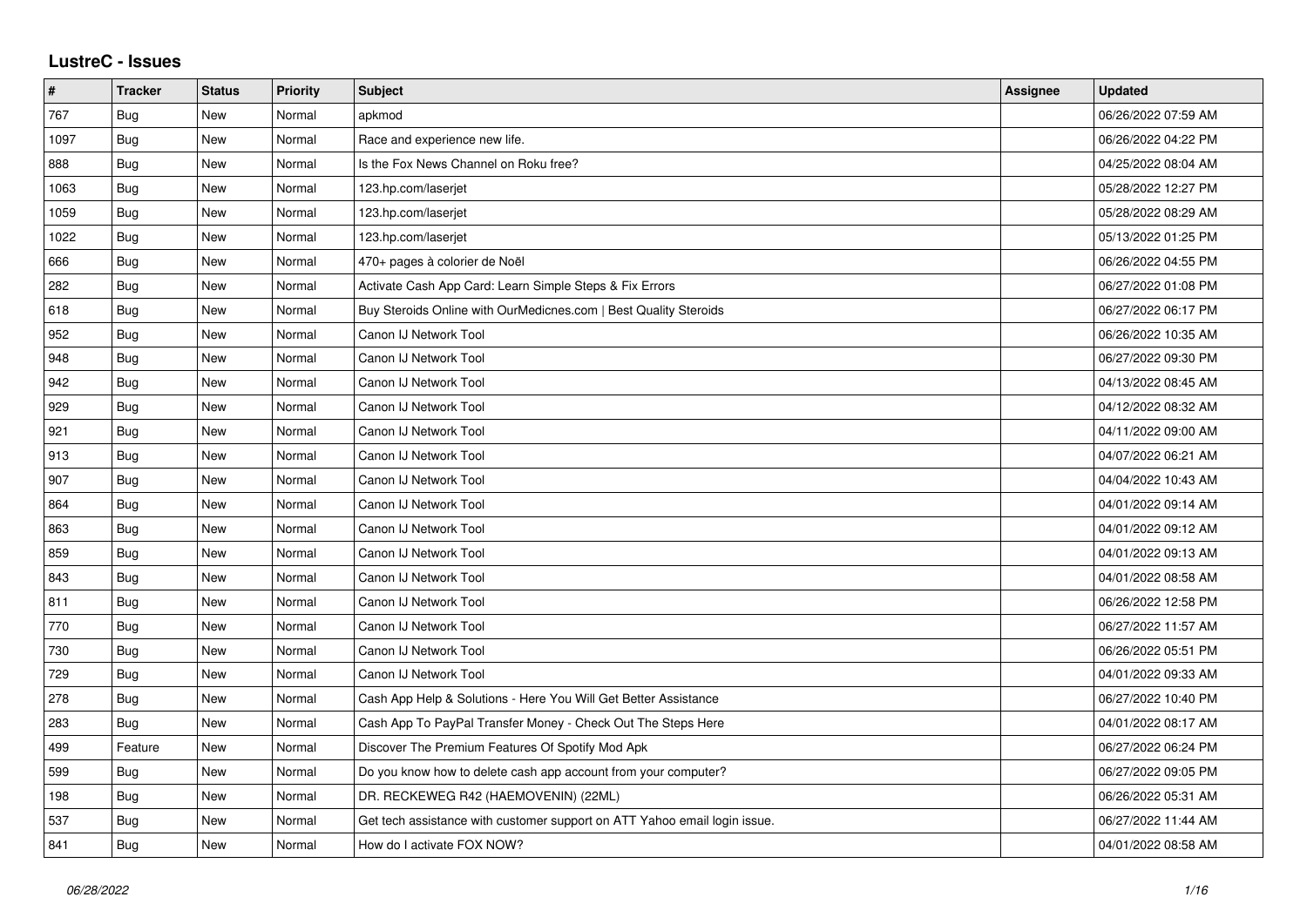| $\vert$ # | <b>Tracker</b> | <b>Status</b> | <b>Priority</b> | <b>Subject</b>                                                                                                                               | Assignee | <b>Updated</b>      |
|-----------|----------------|---------------|-----------------|----------------------------------------------------------------------------------------------------------------------------------------------|----------|---------------------|
| 839       | <b>Bug</b>     | New           | Normal          | How do I activate FOX NOW?                                                                                                                   |          | 04/01/2022 08:58 AM |
| 76        | <b>Bug</b>     | New           | Normal          | Import error: Load error: imported node real_to_int declared in a regular Lustre file. File "include/conv.lusi", line 1,<br>characters 0-64: |          | 06/27/2022 09:32 PM |
| 947       | <b>Bug</b>     | New           | Normal          | is Disney Now and Disney Plus different?                                                                                                     |          | 04/14/2022 09:53 AM |
| 941       | Bug            | New           | Normal          | is Disney Now and Disney Plus different?                                                                                                     |          | 06/26/2022 12:10 PM |
| 886       | <b>Bug</b>     | New           | Normal          | Is the Fox News Channel on Roku free?                                                                                                        |          | 04/01/2022 09:16 AM |
| 840       | Bug            | New           | Normal          | Is Tubi really free and legal?                                                                                                               |          | 04/01/2022 08:58 AM |
| 289       | Bug            | New           | Normal          | Recover Yahoo Mail Forgotten Password - Explore Kanata Chinese                                                                               |          | 06/27/2022 11:03 PM |
| 192       | Bug            | New           | Normal          | The code Caffe                                                                                                                               |          | 05/09/2022 10:16 AM |
| 170       | Feature        | <b>New</b>    | Normal          | top mba colleges in bangalore                                                                                                                |          | 06/26/2022 05:46 PM |
| 889       | Bug            | New           | Normal          | What is Plex and how it's work?                                                                                                              |          | 04/01/2022 09:14 AM |
| 887       | Bug            | New           | Normal          | What is Plex and how it's work?                                                                                                              |          | 04/01/2022 09:16 AM |
| 946       | Bug            | New           | Normal          | What is Plex and Is Plex Legal?                                                                                                              |          | 06/26/2022 05:23 AM |
| 940       | <b>Bug</b>     | New           | Normal          | What is Plex and Is Plex Legal?                                                                                                              |          | 06/26/2022 04:50 PM |
| 228       | <b>Bug</b>     | New           | Normal          | Why Does Cash App Transaction Failed? - Here Is the Answer                                                                                   |          | 06/27/2022 10:20 PM |
| 1007      | <b>Bug</b>     | New           | Normal          | "ij.start canon                                                                                                                              |          | 05/18/2022 10:40 AM |
| 995       | Feature        | New           | Normal          | "ij.start canon                                                                                                                              |          | 06/27/2022 01:29 PM |
| 1068      | Bug            | New           | Normal          | 123.hp.com/laserjet                                                                                                                          |          | 05/31/2022 12:22 PM |
| 1046      | <b>Bug</b>     | New           | Normal          | 123.hp.com/laserjet                                                                                                                          |          | 05/24/2022 10:46 AM |
| 997       | Bug            | New           | Normal          | 123.hp.com/laserjet                                                                                                                          |          | 05/06/2022 05:33 AM |
| 193       | Bug            | New           | Normal          | 18% Discount on Homeopathic medicines                                                                                                        |          | 06/26/2022 03:13 PM |
| 1126      | <b>Bug</b>     | New           | Normal          | 1PLSD                                                                                                                                        |          | 06/25/2022 09:36 AM |
| 807       | Bug            | New           | Normal          | 1v1Battle is a strategic action 'Build and shoot' game                                                                                       |          | 06/27/2022 06:52 AM |
| 265       | <b>Bug</b>     | New           | Normal          | 3 Faq's On Downloading To Your Apple Ipod                                                                                                    |          | 06/26/2022 01:26 PM |
| 1029      | <b>Bug</b>     | New           | Normal          | 5 Reasons Why People Love Coloring Pages?                                                                                                    |          | 05/16/2022 11:53 AM |
| 504       | <b>Bug</b>     | New           | Normal          | A beginner should always look for online Java assignment help!                                                                               |          | 06/27/2022 09:41 PM |
| 735       | <b>Bug</b>     | New           | Normal          | A quick fix of how to get money back from cash app stocks                                                                                    |          | 06/26/2022 01:31 PM |
| 145       | <b>Bug</b>     | New           | Normal          | abdulbaissagar                                                                                                                               |          | 06/27/2022 08:45 PM |
| 142       | Feature        | New           | Normal          | About ashimary hair                                                                                                                          |          | 06/26/2022 09:07 AM |
| 156       | Bug            | New           | Normal          | Access old cash app account                                                                                                                  |          | 04/01/2022 08:00 AM |
| 230       | Bug            | New           | Normal          | Add Money To Cash App Card - Auto Cash Apps                                                                                                  |          | 06/26/2022 11:25 AM |
| 116       | <b>Bug</b>     | New           | Normal          | aertaeyg                                                                                                                                     |          | 06/27/2022 11:06 PM |
| 184       | Bug            | New           | Normal          | <b>Affordable Business Writing Services</b>                                                                                                  |          | 06/27/2022 01:09 PM |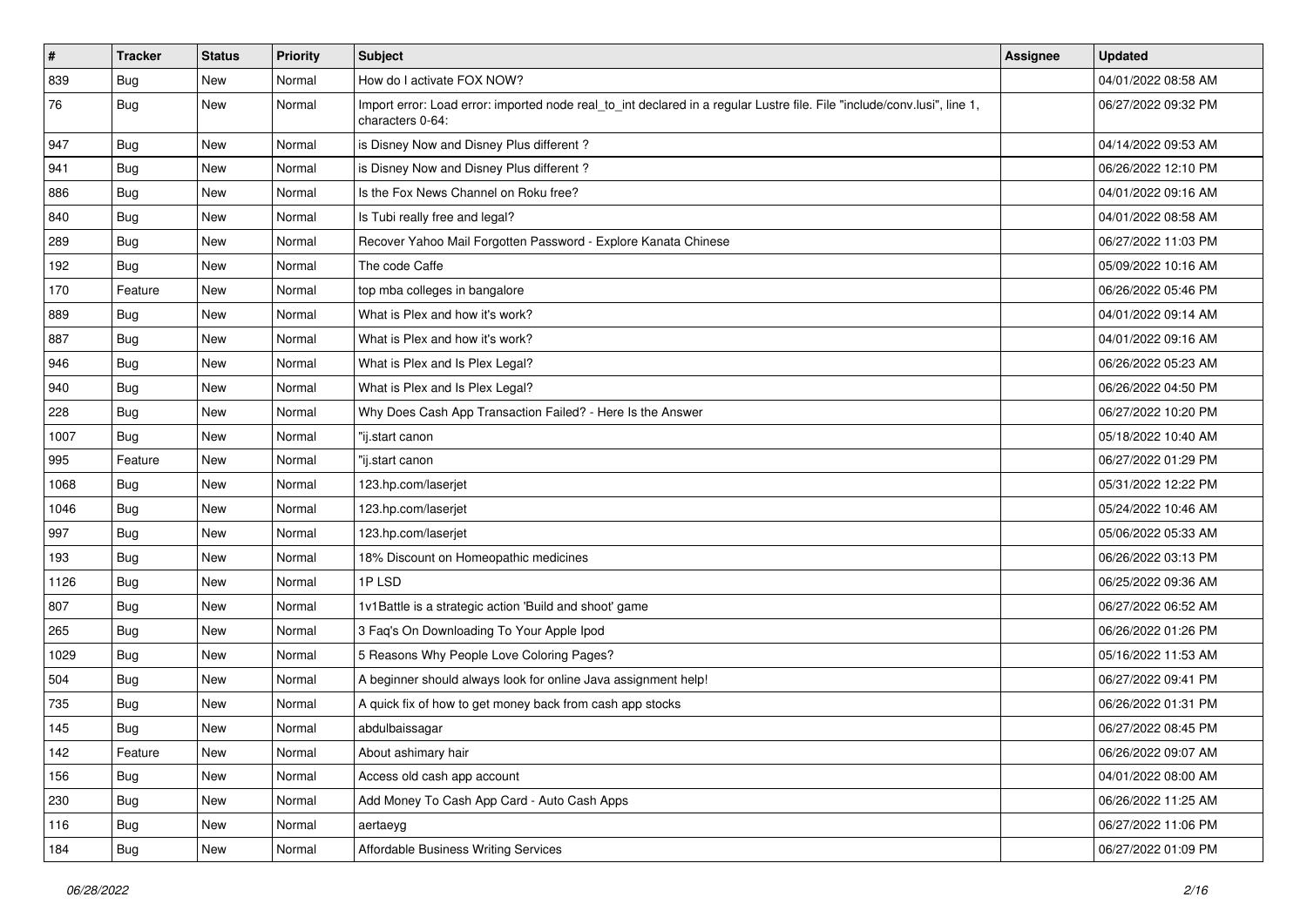| $\vert$ # | <b>Tracker</b> | <b>Status</b> | Priority | Subject                                                                   | Assignee | <b>Updated</b>      |
|-----------|----------------|---------------|----------|---------------------------------------------------------------------------|----------|---------------------|
| 122       | <b>Bug</b>     | New           | Normal   | <b>AFL Live Stream</b>                                                    |          | 04/01/2022 07:55 AM |
| 239       | <b>Bug</b>     | New           | Normal   | Algunas características más de Choices MOD APK                            |          | 06/25/2022 10:05 AM |
| 286       | Bug            | New           | Normal   | All About Cash App Transfer Fail Problems                                 |          | 04/01/2022 07:49 AM |
| 284       | <b>Bug</b>     | New           | Normal   | All About Cash App Transfer Fail Problems                                 |          | 06/26/2022 03:15 PM |
| 190       | Bug            | New           | Normal   | All About Cash App Transfer Fail Problems                                 |          | 06/28/2022 12:42 AM |
| 175       | Feature        | New           | Normal   | All About Cash App Transfer Fail Problems                                 |          | 06/27/2022 05:44 PM |
| 911       | <b>Bug</b>     | New           | Normal   | Aluminum Windows & Doors                                                  |          | 04/06/2022 08:10 PM |
| 476       | Feature        | New           | High     | <b>American Airlines Reservations</b>                                     |          | 06/26/2022 04:14 AM |
| 233       | <b>Bug</b>     | New           | Normal   | Anauthorsway.com: My User Experience                                      |          | 06/27/2022 12:02 PM |
| 660       | Bug            | New           | Normal   | Anchovies Nutrition Facts And Health Benefits                             |          | 04/01/2022 09:40 AM |
| 918       | <b>Bug</b>     | New           | Normal   | Antivirus for IOS                                                         |          | 06/16/2022 10:36 PM |
| 760       | <b>Bug</b>     | New           | Normal   | apkmod                                                                    |          | 06/27/2022 04:13 PM |
| 519       | Bug            | New           | Normal   | Are you finding online UK Assignment writers?                             |          | 06/27/2022 09:51 PM |
| 273       | <b>Bug</b>     | New           | High     | assignment help online                                                    |          | 04/01/2022 08:17 AM |
| 787       | <b>Bug</b>     | New           | Normal   | Assured Assignment Help                                                   |          | 06/27/2022 05:19 PM |
| 302       | Bug            | New           | Normal   | Auto Electrical Repair Services in Norcross GA                            |          | 06/26/2022 07:49 PM |
| 297       | <b>Bug</b>     | New           | Normal   | Auto Lighting Installation Services in Norcross GA                        |          | 04/01/2022 07:21 AM |
| 396       | Bug            | New           | Normal   | Auto Transport Services in Annapolis MD                                   |          | 04/01/2022 07:15 AM |
| 372       | <b>Bug</b>     | New           | Normal   | Auto Transport Services in Arlington County VA                            |          | 06/27/2022 01:42 AM |
| 360       | <b>Bug</b>     | New           | Normal   | Auto Transport Services in Baltimore MD                                   |          | 04/01/2022 07:13 AM |
| 378       | <b>Bug</b>     | New           | Normal   | Auto Transport Services in Fairfax VA                                     |          | 04/01/2022 07:17 AM |
| 384       | <b>Bug</b>     | New           | Normal   | Auto Transport Services in McLean VA                                      |          | 04/01/2022 07:17 AM |
| 402       | Bug            | New           | Normal   | Auto Transport Services in Potomac MD                                     |          | 04/01/2022 07:47 AM |
| 390       | <b>Bug</b>     | New           | Normal   | Auto Transport Services in Sterling VA                                    |          | 04/01/2022 07:16 AM |
| 366       | <b>Bug</b>     | New           | Normal   | Auto Transport Services in Washington DC                                  |          | 04/01/2022 07:12 AM |
| 491       | Feature        | New           | Normal   | Automatically download and paste Reddit wallpapers into Windows           |          | 06/27/2022 02:22 PM |
| 958       | <b>Bug</b>     | New           | Normal   | Avail Cash app support service to know Sutton bank cash app number        |          | 06/26/2022 08:46 AM |
| 702       | i Bug          | New           | Normal   | Avail Chime Customer Service to know How To Get Chime Bank Statement      |          | 06/27/2022 04:59 AM |
| 731       | <b>Bug</b>     | New           | Normal   | Avail Of Cash App Customer Service If Unable To Down Cash App Mobile App? |          | 06/25/2022 08:36 PM |
| 954       | <b>Bug</b>     | New           | Normal   | AZ Screen Recorder Mod                                                    |          | 06/25/2022 11:24 PM |
| 191       | <b>Bug</b>     | New           | Normal   | <b>B2B Branding</b>                                                       |          | 06/13/2022 12:50 AM |
| 989       | <b>Bug</b>     | New           | Normal   | Barewoods Wax Cigar                                                       |          | 06/26/2022 09:19 AM |
| 146       | <b>Bug</b>     | New           | Normal   | bayabais                                                                  |          | 06/27/2022 12:39 PM |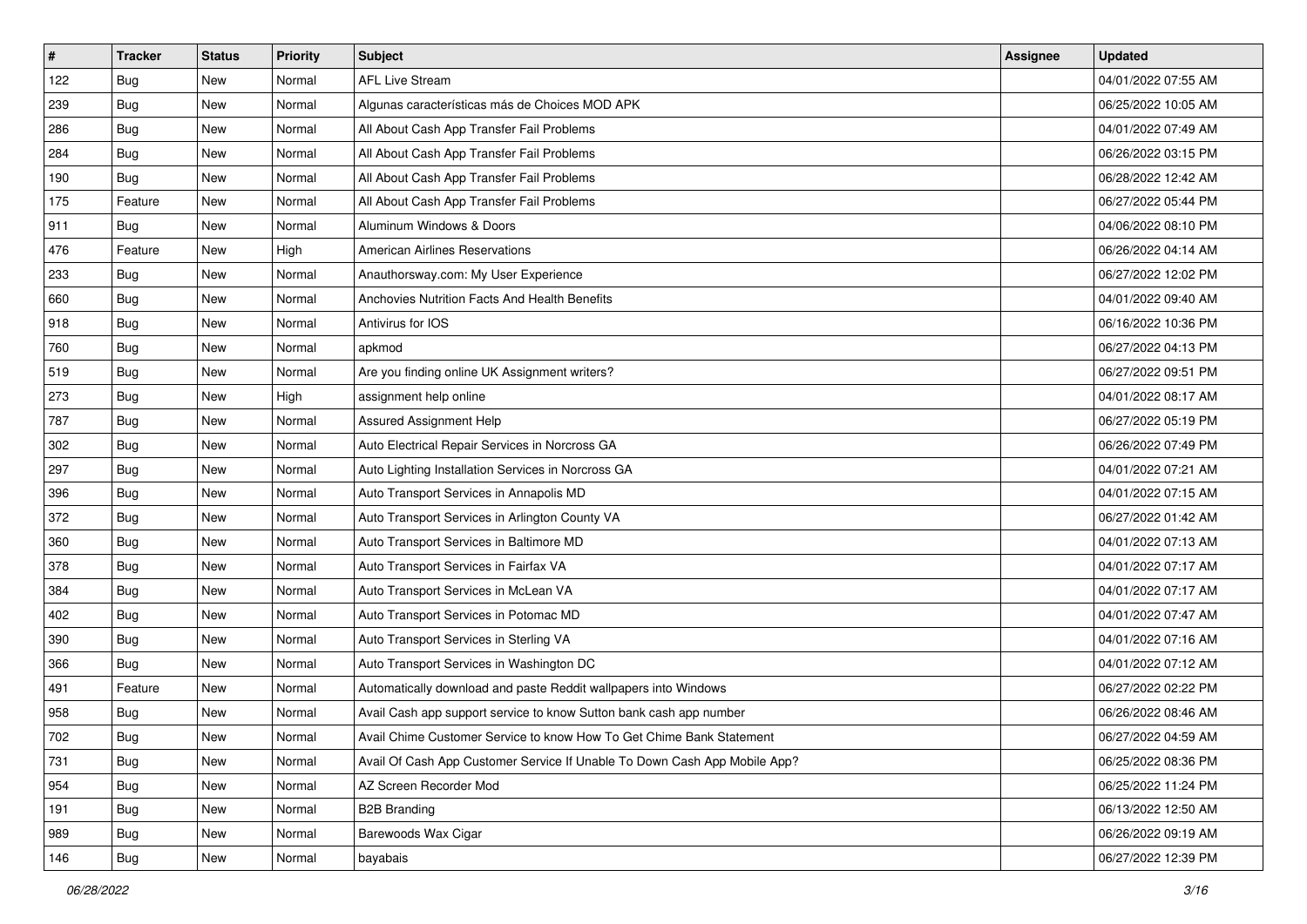| $\vert$ # | <b>Tracker</b> | <b>Status</b> | <b>Priority</b> | Subject                                                                          | Assignee | <b>Updated</b>      |
|-----------|----------------|---------------|-----------------|----------------------------------------------------------------------------------|----------|---------------------|
| 247       | <b>Bug</b>     | New           | Normal          | best 4 Channel Amp                                                               |          | 06/26/2022 02:47 PM |
| 786       | <b>Bug</b>     | New           | Normal          | Best Assignment Help in Australia & UK                                           |          | 06/21/2022 09:28 PM |
| 254       | Feature        | New           | Normal          | best ayurvedic treatment for psoriasis                                           |          | 04/01/2022 08:13 AM |
| 545       | Feature        | New           | Normal          | Best Canvas Print Company                                                        |          | 06/26/2022 10:28 PM |
| 255       | Feature        | New           | Normal          | best doctor for psoriasis                                                        |          | 06/28/2022 12:37 AM |
| 879       | Feature        | New           | Normal          | Best Garage Door Repair in Massachusetts                                         |          | 04/01/2022 09:16 AM |
| 257       | Bug            | New           | Normal          | Best latte machines                                                              |          | 06/26/2022 11:07 AM |
| 586       | Bug            | New           | Normal          | Best Modifications For Your Mobile Phone                                         |          | 06/27/2022 07:15 PM |
| 1050      | Feature        | New           | Normal          | Best Smart Phone Repair in Delhi                                                 |          | 05/25/2022 10:33 AM |
| 741       | Bug            | New           | Normal          | <b>Blockchain Technology Solutions</b>                                           |          | 06/26/2022 02:19 AM |
| 202       | <b>Bug</b>     | New           | Normal          | blonde wig                                                                       |          | 06/27/2022 06:27 PM |
| 143       | Bug            | New           | Normal          | Bob lace front wigs                                                              |          | 06/27/2022 11:42 PM |
| 179       | Bug            | New           | Normal          | body wave                                                                        |          | 04/01/2022 08:41 AM |
| 299       | <b>Bug</b>     | New           | Normal          | Brake Caliper Painting Services in Norcross GA                                   |          | 04/01/2022 07:20 AM |
| 831       | <b>Bug</b>     | New           | Normal          | Build and shoot                                                                  |          | 05/29/2022 04:47 PM |
| 1052      | Bug            | New           | Normal          | Build Now GG is a new battle royale game.                                        |          | 05/26/2022 04:24 AM |
| 835       | Bug            | New           | Normal          | Build your strong army with Taming io                                            |          | 04/01/2022 08:59 AM |
| 557       | Feature        | New           | Normal          | <b>Business Law Assignment Help</b>                                              |          | 06/27/2022 08:31 PM |
| 621       | Bug            | New           | Normal          | Buy All Modafinil & Armodafinil Tablets @Buy Modafinil US                        |          | 06/27/2022 07:52 PM |
| 611       | Feature        | New           | Normal          | Buy All Modafinil & Armodafinil Tablets @Buy Modafinil US                        |          | 06/27/2022 01:12 AM |
| 616       | <b>Bug</b>     | New           | Normal          | Buy Anavar Tablets   Anavar For Sale in USA, UK & Australia                      |          | 06/27/2022 02:02 AM |
| 613       | Bug            | New           | Normal          | Buy Aspadol 100mg Tab Online in US, UK, AU   Erospharmacy                        |          | 06/27/2022 02:16 PM |
| 494       | Bug            | New           | Normal          | <b>Buy Discussion Post</b>                                                       |          | 06/27/2022 11:08 PM |
| 635       | <b>Bug</b>     | New           | Normal          | Buy Steroids Online with OurMedicnes.com   Best Quality Steroids                 |          | 06/26/2022 12:01 AM |
| 924       | Bug            | New           | Normal          | buy tec 9                                                                        |          | 04/11/2022 02:54 PM |
| 634       | Bug            | New           | Normal          | Buy Vidalista Tablets (Tadalafil) at [\$25 OFF + Free Shipping] Vidalistatablets |          | 06/27/2022 07:24 PM |
| 617       | <b>Bug</b>     | New           | Normal          | Buy Vidalista Tablets (Tadalafil) at [\$25 OFF + Free Shipping] Vidalistatablets |          | 06/26/2022 10:11 AM |
| 259       | <b>Bug</b>     | New           | Normal          | call center services                                                             |          | 06/26/2022 01:30 AM |
| 690       | Bug            | New           | Normal          | campervan hire                                                                   |          | 06/26/2022 06:47 PM |
| 1044      | Bug            | New           | Normal          | Can I Disapprove If Random Person Sent Me Money On Cash App?                     |          | 05/26/2022 03:51 PM |
| 964       | Bug            | New           | Normal          | Can I Fix Cash App Transfer Failed Issues By Adding Sufficient Funds?            |          | 06/26/2022 07:21 AM |
| 522       | Feature        | New           | Normal          | Can You Check App Limits, If Cash app won't let me send money?                   |          | 06/27/2022 01:06 AM |
| 865       | <b>Bug</b>     | New           | Normal          | Canon IJ Printer Utility                                                         |          | 05/18/2022 07:24 PM |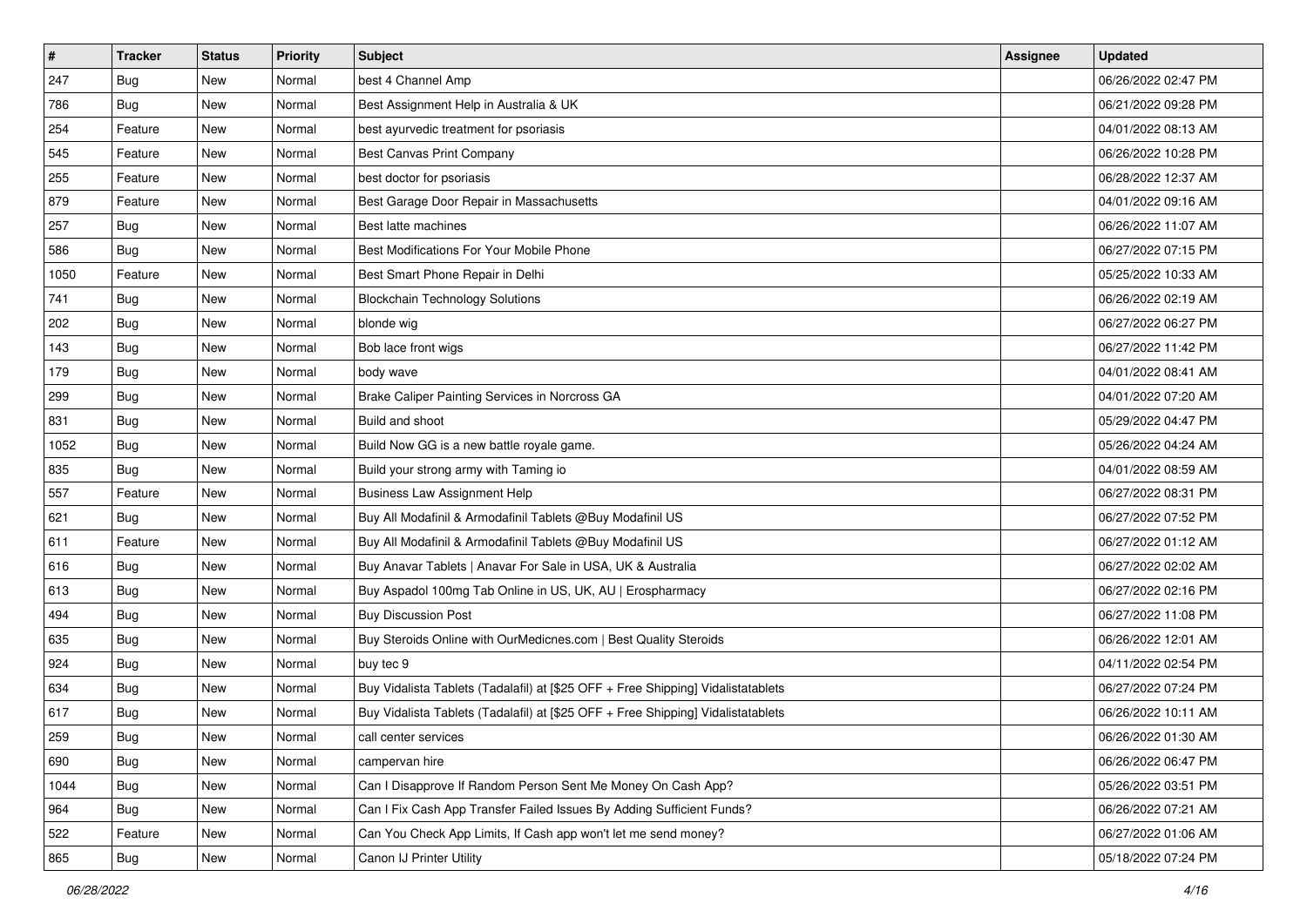| $\vert$ # | <b>Tracker</b> | <b>Status</b> | Priority | <b>Subject</b>                                                  | Assignee | <b>Updated</b>      |
|-----------|----------------|---------------|----------|-----------------------------------------------------------------|----------|---------------------|
| 951       | <b>Bug</b>     | New           | Normal   | Canon.com/ijsetup                                               |          | 06/27/2022 07:56 PM |
| 944       | Feature        | New           | Normal   | Canon.com/ijsetup                                               |          | 06/27/2022 09:46 AM |
| 847       | Feature        | New           | Normal   | Canon.com/ijsetup                                               |          | 04/01/2022 09:08 AM |
| 845       | Feature        | New           | Normal   | canon.com/ijsetup                                               |          | 04/01/2022 08:58 AM |
| 813       | Feature        | New           | Normal   | Canon.com/ijsetup                                               |          | 05/25/2022 08:27 AM |
| 812       | Feature        | New           | Normal   | canon.com/ijsetup                                               |          | 06/27/2022 01:21 PM |
| 298       | Bug            | New           | Normal   | Car Stereo Installation Services in Norcross GA                 |          | 04/01/2022 07:20 AM |
| 354       | Bug            | New           | Normal   | Car Upholstery Cleaning Services in Chesapeake VA               |          | 04/01/2022 07:14 AM |
| 338       | <b>Bug</b>     | New           | Normal   | Car Upholstery Cleaning Services in Norfolk VA                  |          | 04/01/2022 07:23 AM |
| 323       | Bug            | New           | Normal   | Car Upholstery Cleaning Services in Virginia Beach VA           |          | 04/01/2022 07:26 AM |
| 303       | <b>Bug</b>     | New           | Normal   | Car Wrapping Services in Norcross GA                            |          | 04/01/2022 07:22 AM |
| 408       | Bug            | New           | Normal   | Carpet Cleaning Boston MA                                       |          | 04/01/2022 07:47 AM |
| 424       | <b>Bug</b>     | New           | Normal   | Carpet Cleaning Brookline MA                                    |          | 04/01/2022 07:45 AM |
| 457       | Bug            | New           | Normal   | Carpet Cleaning Medford MA                                      |          | 06/27/2022 05:21 PM |
| 433       | <b>Bug</b>     | New           | Normal   | Carpet Cleaning Newton MA                                       |          | 04/01/2022 07:50 AM |
| 449       | Bug            | New           | Normal   | Carpet Cleaning Quincy MA                                       |          | 04/01/2022 07:48 AM |
| 340       | <b>Bug</b>     | New           | Normal   | Carpet Cleaning Services in Chesapeake VA                       |          | 04/01/2022 07:23 AM |
| 325       | Bug            | New           | Normal   | Carpet Cleaning Services in Norfolk VA                          |          | 04/01/2022 07:26 AM |
| 307       | Bug            | New           | Normal   | Carpet Cleaning Services in Virginia Beach VA                   |          | 04/01/2022 07:19 AM |
| 416       | <b>Bug</b>     | New           | Normal   | Carpet Cleaning Somerville MA                                   |          | 04/01/2022 07:46 AM |
| 441       | <b>Bug</b>     | New           | Normal   | Carpet Cleaning Watertown MA                                    |          | 06/02/2022 06:00 PM |
| 465       | <b>Bug</b>     | New           | Normal   | Carpet Cleaning Westchester MA                                  |          | 06/27/2022 12:50 PM |
| 341       | Bug            | New           | Normal   | Carpet Repairing Services in Chesapeake VA                      |          | 04/01/2022 07:23 AM |
| 326       | <b>Bug</b>     | New           | Normal   | Carpet Repairing Services in Norfolk VA                         |          | 04/01/2022 07:26 AM |
| 308       | <b>Bug</b>     | New           | Normal   | Carpet Repairing Services in Virginia Beach VA                  |          | 04/01/2022 07:19 AM |
| 775       | Bug            | New           | Normal   | cash app                                                        |          | 02/14/2022 08:20 AM |
| 227       | <b>Bug</b>     | New           | Normal   | Cash App Help & Solutions - Here You Will Get Better Assistance |          | 06/25/2022 11:21 PM |
| 895       | Bug            | New           | Normal   | Cash App Scams                                                  |          | 06/18/2022 02:36 PM |
| 1057      | Bug            | New           | Normal   | <b>CCPlay Education Edition APK</b>                             |          | 06/07/2022 04:07 AM |
| 838       | Bug            | New           | Normal   | Celebrity Hunter Mod apk - Como instalá-lo                      |          | 04/01/2022 08:58 AM |
| 507       | Bug            | New           | Normal   | central.bitdefender.com                                         |          | 06/27/2022 09:13 PM |
| 493       | Feature        | New           | High     | chainsaw dance                                                  |          | 06/27/2022 09:01 PM |
| 1102      | <b>Bug</b>     | New           | Normal   | Charlottesville Travel Guide?                                   |          | 06/26/2022 07:44 AM |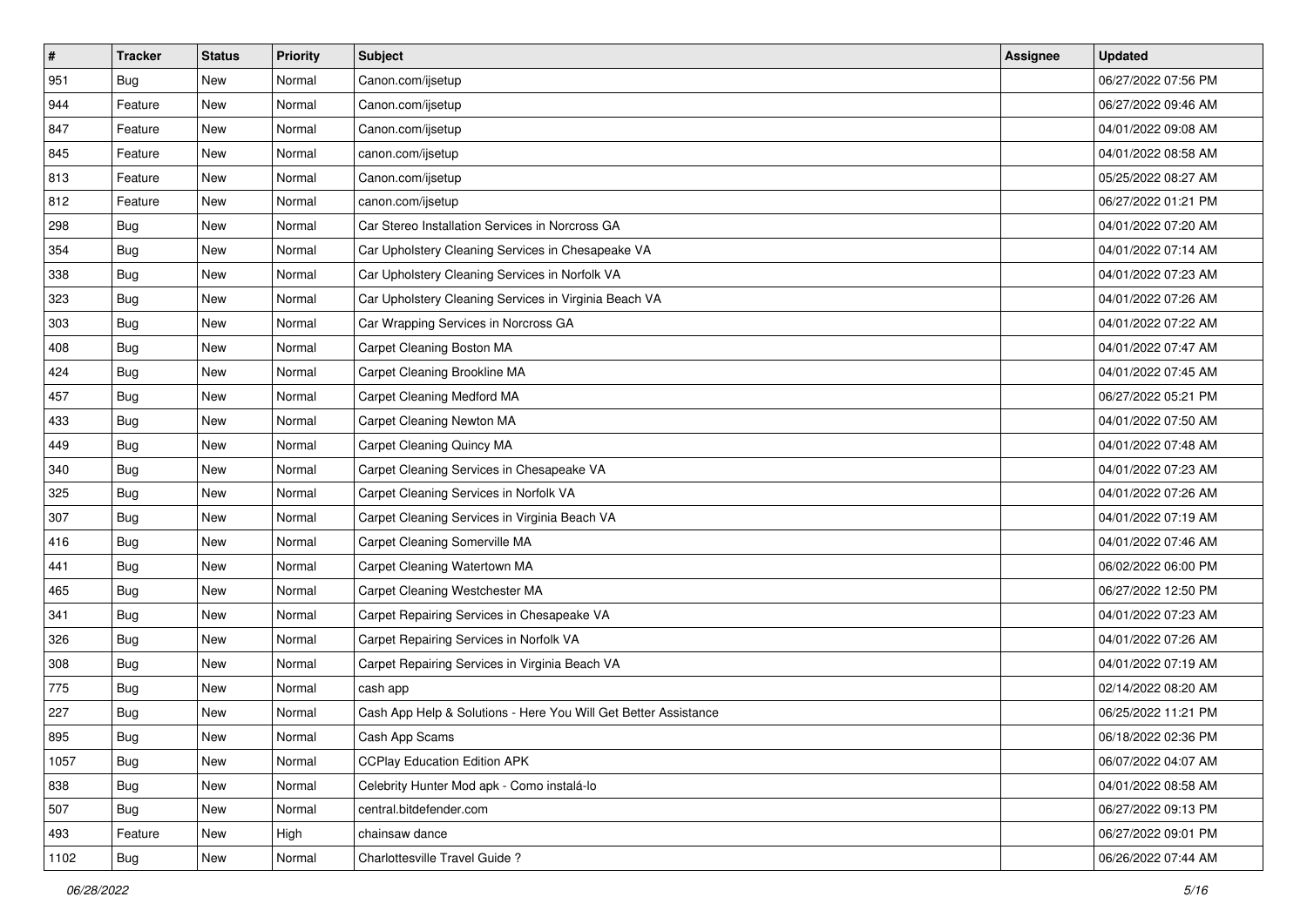| #    | <b>Tracker</b> | <b>Status</b> | <b>Priority</b> | <b>Subject</b>                                                 | Assignee | <b>Updated</b>      |
|------|----------------|---------------|-----------------|----------------------------------------------------------------|----------|---------------------|
| 206  | <b>Bug</b>     | New           | Low             | <b>Cheap Electric Bikes</b>                                    |          | 06/26/2022 07:00 PM |
| 487  | Bug            | New           | Normal          | Cheap Fake Dunks                                               |          | 06/28/2022 12:36 AM |
| 610  | Feature        | New           | Normal          | CheapestMedsShop 100% Safe Medicines Online in USA UK & AUS.   |          | 06/26/2022 04:35 PM |
| 632  | <b>Bug</b>     | New           | Normal          | CheapestMedsShop   100% Safe Medicines Online in UK & AUS.     |          | 06/27/2022 02:04 AM |
| 622  | Bug            | New           | Normal          | CheapestMedsShop   100% Safe Medicines Online in UK & AUS.     |          | 06/26/2022 05:27 PM |
| 615  | <b>Bug</b>     | New           | Normal          | CheapestMedsShop   100% Safe Medicines Online in USA UK & AUS. |          | 06/27/2022 02:19 PM |
| 769  | <b>Bug</b>     | New           | Normal          | check my cash app                                              |          | 06/26/2022 08:33 PM |
| 1002 | Bug            | New           | Normal          | Chemistry Assignment Help                                      |          | 06/04/2022 09:58 AM |
| 650  | Bug            | New           | Normal          | <b>Cherries Health Benefits</b>                                |          | 06/26/2022 12:57 AM |
| 832  | Bug            | New           | Normal          | Choque Royale Mod Apk                                          |          | 04/01/2022 08:59 AM |
| 553  | <b>Bug</b>     | New           | Normal          | Cinema HD APK - Free Movie Enjoyment App on Android            |          | 06/26/2022 01:39 PM |
| 1071 | <b>Bug</b>     | New           | Normal          | Cinema HD Review - Cinemahdv2.net                              |          | 06/21/2022 06:54 PM |
| 201  | Bug            | New           | Normal          | closure wig                                                    |          | 06/26/2022 07:50 PM |
| 657  | Bug            | New           | Normal          | Coconut Nutrition Facts And Health Benefits                    |          | 06/27/2022 08:56 AM |
| 1083 | <b>Bug</b>     | New           | Normal          | coin base review                                               |          | 06/11/2022 09:13 AM |
| 646  | Feature        | New           | Normal          | Collaborative Research Group                                   |          | 06/27/2022 04:01 AM |
| 189  | <b>Bug</b>     | New           | Normal          | <b>College Biology Writing Services</b>                        |          | 06/26/2022 12:50 PM |
| 827  | Bug            | New           | Normal          | Come To Know The Required Steps To Unlock Cash App Account     |          | 04/01/2022 08:59 AM |
| 782  | <b>Bug</b>     | New           | Normal          | Comment faire une sonnerie téléphonique                        |          | 06/27/2022 11:56 PM |
| 413  | Bug            | New           | Normal          | Commercial Floor Cleaning Boston MA                            |          | 04/01/2022 07:45 AM |
| 430  | Bug            | New           | Normal          | Commercial Floor Cleaning Brookline MA                         |          | 04/01/2022 07:50 AM |
| 462  | Bug            | New           | Normal          | Commercial Floor Cleaning Medford MA                           |          | 04/01/2022 07:32 AM |
| 438  | Bug            | New           | Normal          | Commercial Floor Cleaning Newton MA                            |          | 04/01/2022 07:50 AM |
| 454  | <b>Bug</b>     | New           | Normal          | Commercial Floor Cleaning Quincy MA                            |          | 06/02/2022 05:59 PM |
| 421  | <b>Bug</b>     | New           | Normal          | Commercial Floor Cleaning Somerville MA                        |          | 04/01/2022 07:46 AM |
| 446  | Bug            | New           | Normal          | Commercial Floor Cleaning Watertown MA                         |          | 04/01/2022 07:49 AM |
| 470  | <b>Bug</b>     | New           | Normal          | Commercial Floor Cleaning Westchester MA                       |          | 06/27/2022 11:31 PM |
| 614  | Bug            | New           | Normal          | Como baixar o MOD APK no celular                               |          | 06/27/2022 09:26 AM |
| 874  | Bug            | New           | Normal          | Cómo descargar Minecraft Apk                                   |          | 06/26/2022 08:01 AM |
| 700  | <b>Bug</b>     | New           | Normal          | Cómo descargar Poppy Playtime                                  |          | 04/01/2022 09:30 AM |
| 754  | Bug            | New           | Normal          | Cómo descargar tonos gratis de teléfono celular                |          | 06/26/2022 01:56 PM |
| 721  | <b>Bug</b>     | New           | Normal          | Cómo instalar un Mod Apk                                       |          | 06/24/2022 09:39 PM |
| 132  | <b>Bug</b>     | New           | Normal          | concrete-everything                                            |          | 06/28/2022 12:47 AM |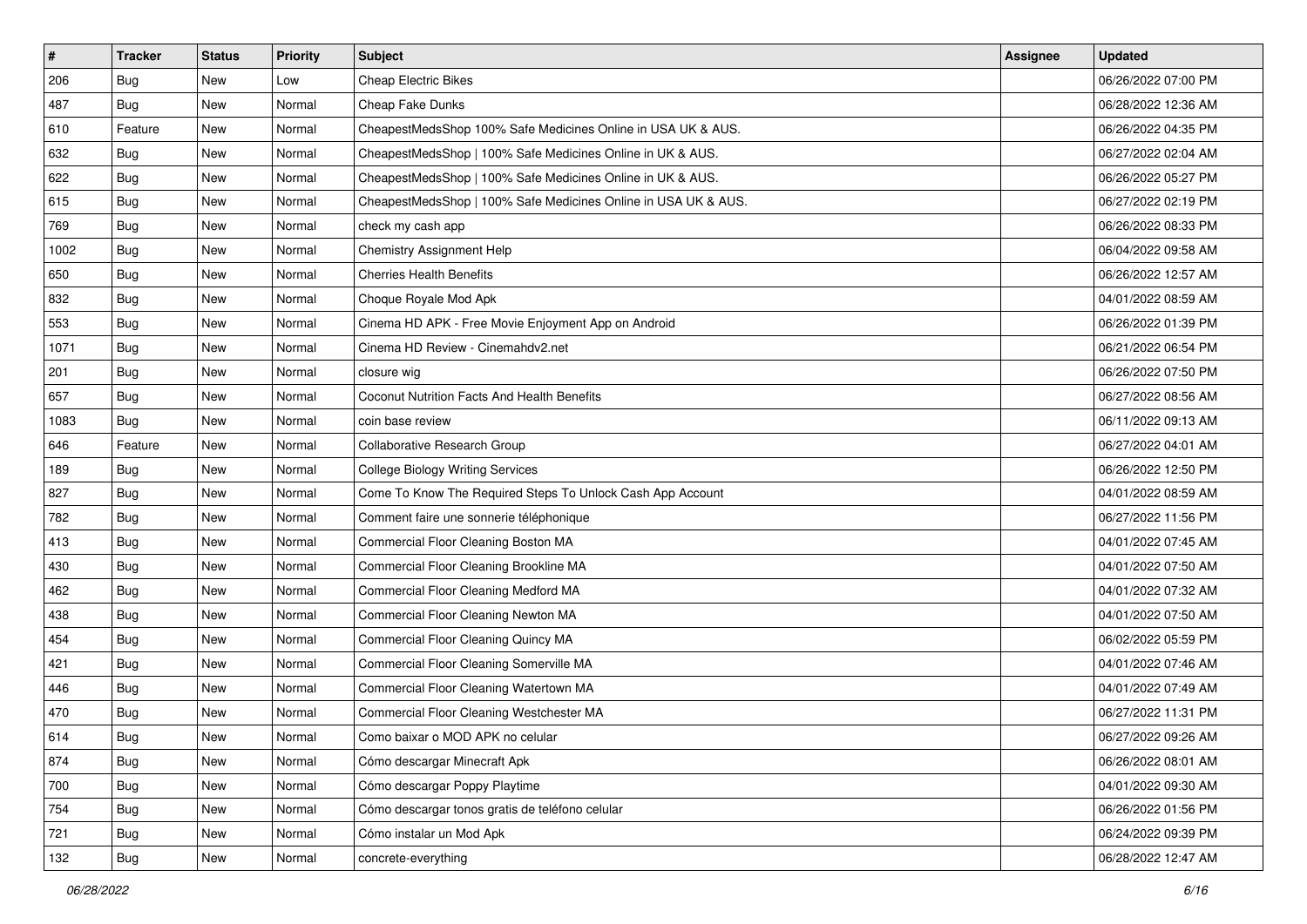| #    | <b>Tracker</b> | <b>Status</b> | <b>Priority</b> | <b>Subject</b>                                                               | Assignee | <b>Updated</b>      |
|------|----------------|---------------|-----------------|------------------------------------------------------------------------------|----------|---------------------|
| 698  | Feature        | New           | Normal          | Connect with cash app representative to ask about cash app flip scam         |          | 06/26/2022 11:24 AM |
| 1124 | Bug            | New           | Normal          | Cookie clicker unblocked                                                     |          | 06/24/2022 05:14 AM |
| 1122 | <b>Bug</b>     | New           | Normal          | Count the number of words on the Microsoft Word application in the phone     |          | 06/23/2022 04:19 AM |
| 1041 | <b>Bug</b>     | New           | Normal          | Count words in Word on the computer                                          |          | 05/27/2022 02:16 PM |
| 133  | <b>Bug</b>     | New           | Normal          | craftlabs                                                                    |          | 06/27/2022 07:32 PM |
| 647  | Feature        | <b>New</b>    | Normal          | <b>Cranberry Health Benefits</b>                                             |          | 06/26/2022 09:45 PM |
| 750  | Bug            | New           | Normal          | Create a Report Template                                                     |          | 06/26/2022 04:27 PM |
| 1073 | Bug            | New           | Normal          | Cricut Design Space                                                          |          | 06/07/2022 09:34 PM |
| 1067 | Bug            | New           | Normal          | Cricut.com/setup                                                             |          | 05/31/2022 12:19 PM |
| 1062 | Bug            | New           | Normal          | Cricut.com/setup                                                             |          | 05/28/2022 12:26 PM |
| 1061 | Bug            | New           | Normal          | Cricut.com/setup                                                             |          | 05/28/2022 12:24 PM |
| 1058 | <b>Bug</b>     | New           | Normal          | Cricut.com/setup                                                             |          | 05/28/2022 08:28 AM |
| 1045 | Bug            | New           | Normal          | Cricut.com/setup                                                             |          | 05/24/2022 10:45 AM |
| 1021 | <b>Bug</b>     | New           | Normal          | Cricut.com/setup                                                             |          | 05/26/2022 12:21 AM |
| 1020 | Bug            | New           | Normal          | Cricut.com/setup                                                             |          | 05/13/2022 11:14 AM |
| 1019 | <b>Bug</b>     | New           | Normal          | Cricut.com/setup                                                             |          | 05/13/2022 11:13 AM |
| 1012 | <b>Bug</b>     | New           | Normal          | Cricut.com/setup                                                             |          | 05/11/2022 11:30 AM |
| 1006 | Bug            | New           | Normal          | Cricut.com/setup                                                             |          | 05/10/2022 01:22 PM |
| 996  | <b>Bug</b>     | New           | Normal          | Cricut.com/setup                                                             |          | 06/27/2022 07:12 AM |
| 994  | Feature        | <b>New</b>    | Normal          | Cricut.com/setup                                                             |          | 06/26/2022 02:00 AM |
| 714  | <b>Bug</b>     | New           | Normal          | Cuevana 3 Premium - Enjoy Your Favorite Movies and TV Shows on Your Smart TV |          | 06/27/2022 11:43 PM |
| 912  | <b>Bug</b>     | New           | Normal          | <b>Cuphead Mobile Game Review</b>                                            |          | 06/09/2022 10:14 AM |
| 144  | Bug            | New           | Normal          | curly bob lace front wigs                                                    |          | 06/26/2022 01:44 PM |
| 169  | <b>Bug</b>     | New           | Normal          | CV Maker - UAE CV Writing Agency                                             |          | 06/27/2022 11:37 PM |
| 628  | Bug            | New           | Normal          | CV reviewing services!                                                       |          | 06/28/2022 12:17 AM |
| 1085 | Feature        | New           | Normal          | dcvghdcc asgdvgd dveduqwv ajdhvwd                                            |          | 06/09/2022 03:46 PM |
| 1076 | <b>Bug</b>     | New           | Normal          | DedicatedHosting4u                                                           |          | 06/11/2022 09:15 AM |
| 592  | <b>Bug</b>     | New           | Normal          | Deezer Premium APK - Baixe músicas de qualquer lugar do mundo de graça       |          | 06/27/2022 10:23 PM |
| 978  | Bug            | New           | Normal          | Delamore Lodge is a place to stay.                                           |          | 06/27/2022 04:57 AM |
| 1051 | Bug            | New           | Normal          | Dental Supplies USA                                                          |          | 06/11/2022 09:20 PM |
| 242  | Feature        | <b>New</b>    | Normal          | Descripción de Torque Pro MOD APK para Android                               |          | 06/27/2022 10:06 AM |
| 161  | <b>Bug</b>     | New           | Normal          | dfdrtyuio                                                                    |          | 06/27/2022 07:21 PM |
| 166  | <b>Bug</b>     | New           | Normal          | dfgbd                                                                        |          | 04/01/2022 07:57 AM |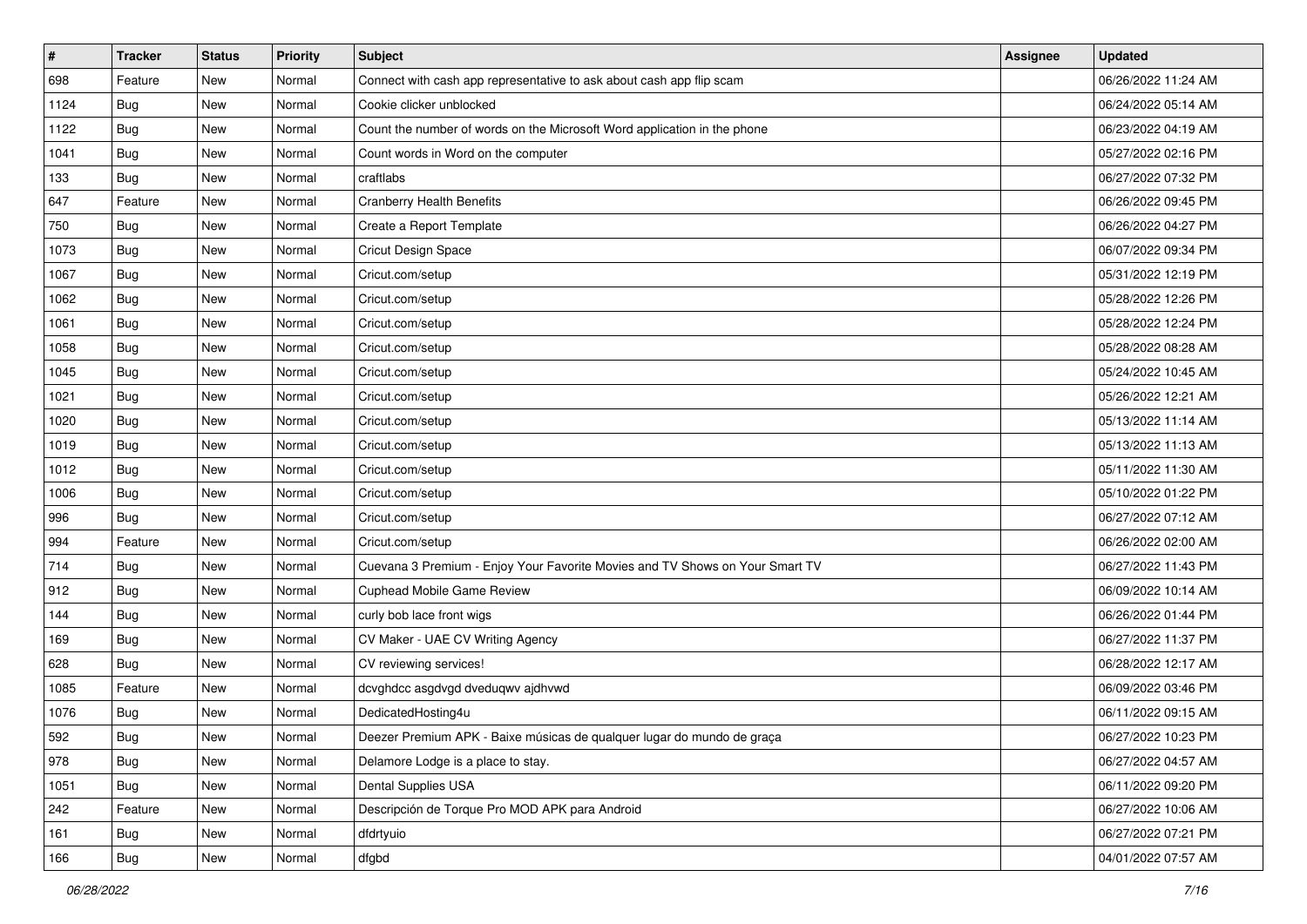| $\vert$ # | <b>Tracker</b> | <b>Status</b> | <b>Priority</b> | Subject                                                                                                                                                                                                                                                               | Assignee | <b>Updated</b>      |
|-----------|----------------|---------------|-----------------|-----------------------------------------------------------------------------------------------------------------------------------------------------------------------------------------------------------------------------------------------------------------------|----------|---------------------|
| 165       | Bug            | New           | Normal          | dfgbd                                                                                                                                                                                                                                                                 |          | 04/01/2022 07:57 AM |
| 164       | Bug            | New           | Normal          | dfgbd                                                                                                                                                                                                                                                                 |          | 06/27/2022 10:23 AM |
| 128       | Bug            | New           | Normal          | dfgbd                                                                                                                                                                                                                                                                 |          | 06/26/2022 05:07 AM |
| 150       | Bug            | New           | Normal          | dfgh                                                                                                                                                                                                                                                                  |          | 06/27/2022 05:59 PM |
| 158       | Bug            | New           | Normal          | dfghj zcvgh                                                                                                                                                                                                                                                           |          | 06/27/2022 07:28 AM |
| 149       | <b>Bug</b>     | New           | Normal          | dftgy                                                                                                                                                                                                                                                                 |          | 06/27/2022 01:11 AM |
| 724       | Bug            | New           | Normal          | Dial Chime Customer support number for a quick response                                                                                                                                                                                                               |          | 06/27/2022 03:15 PM |
| 684       | Bug            | New           | Normal          | Difference between paper map and online map                                                                                                                                                                                                                           |          | 06/27/2022 09:55 PM |
| 174       | Feature        | <b>New</b>    | Normal          | Digital Marketing Philadelphia                                                                                                                                                                                                                                        |          | 06/23/2022 07:06 AM |
| 717       | Bug            | New           | Normal          | Disney Plus Apk - Watch Movies and TV Shows on Your Device                                                                                                                                                                                                            |          | 06/27/2022 11:38 PM |
| 315       | <b>Bug</b>     | New           | Normal          | Dissertation help UK                                                                                                                                                                                                                                                  |          | 06/27/2022 05:29 AM |
| 539       | Bug            | New           | Normal          | Do you want to know how to activate cash card through phone number?                                                                                                                                                                                                   |          | 04/01/2022 09:25 AM |
| 516       | Bug            | New           | Normal          | Does Cash App Help To Get Cash App Refund Without Any Interruption?                                                                                                                                                                                                   |          | 06/28/2022 12:20 AM |
| 833       | Bug            | New           | Normal          | Does Direct Deposit Hit Chime- seek Chime Customer Service                                                                                                                                                                                                            |          | 04/01/2022 08:59 AM |
| 682       | Bug            | New           | Normal          | Does Facebook customer service live chat allow to speak with someone?                                                                                                                                                                                                 |          | 06/27/2022 05:19 PM |
| 676       | Bug            | New           | Normal          | Does Facebook customer service live chat allow to speak with someone?                                                                                                                                                                                                 |          | 04/01/2022 09:39 AM |
| 822       | Bug            | New           | Normal          | Dowload Your Boyfriend Game                                                                                                                                                                                                                                           |          | 06/27/2022 09:48 AM |
| 876       | Bug            | New           | Normal          | Download Full-Size Profile Pictures of Your Favorite Users With InstaDP                                                                                                                                                                                               |          | 04/01/2022 09:12 AM |
| 1034      | <b>Bug</b>     | New           | Normal          | Download Teaching Feeling For Android                                                                                                                                                                                                                                 |          | 05/20/2022 09:25 AM |
| 734       | Bug            | New           | Normal          | DR. STRANGE: Multiverse of Scheduling Madness!                                                                                                                                                                                                                        |          | 04/01/2022 09:33 AM |
| 795       | Bug            | New           | Normal          | Drift Boss - Exciting Race                                                                                                                                                                                                                                            |          | 06/26/2022 06:32 PM |
| 1081      | Feature        | <b>New</b>    | Normal          | drift boss- the best driftitng game                                                                                                                                                                                                                                   |          | 06/15/2022 05:56 AM |
| 581       | Bug            | New           | Normal          | E-Learning Course Help                                                                                                                                                                                                                                                |          | 06/27/2022 02:22 PM |
| 910       | <b>Bug</b>     | New           | Normal          | Each content looks unisize or not formated                                                                                                                                                                                                                            |          | 04/06/2022 11:21 AM |
| 347       | Bug            | New           | Normal          | Eco/Green Cleaning Services in Chesapeake VA                                                                                                                                                                                                                          |          | 06/27/2022 09:46 PM |
| 332       | Bug            | New           | Normal          | Eco/Green Cleaning Services in Norfolk VA                                                                                                                                                                                                                             |          | 04/01/2022 07:25 AM |
| 317       | <b>Bug</b>     | New           | Normal          | Eco/Green Cleaning Services in Virginia Beach VA                                                                                                                                                                                                                      |          | 06/27/2022 07:03 AM |
| 949       | <b>Bug</b>     | New           | Normal          | <b>Educational Games</b>                                                                                                                                                                                                                                              |          | 06/15/2022 09:11 PM |
| 708       | Bug            | New           | Normal          | Efficient ways to proceed with the cash app dispute process?                                                                                                                                                                                                          |          | 06/26/2022 12:08 AM |
| 655       | Bug            | <b>New</b>    | Normal          | <b>Eggplant Health Benefits</b>                                                                                                                                                                                                                                       |          | 06/27/2022 03:40 PM |
| 593       | Bug            | <b>New</b>    | Normal          | Eiffel Spark Ultimate C2 SN series is a fully synthetic range of advanced performance engine oils blended in high<br>performance fully synthetic (PAO - polyalphaolefin) basestocks fortified with advanced technology additive system,<br>specifically formulated to |          | 06/27/2022 03:28 AM |
| 1092      | <b>Bug</b>     | New           | Normal          | Ellison Estate Vineyard                                                                                                                                                                                                                                               |          | 06/20/2022 12:03 PM |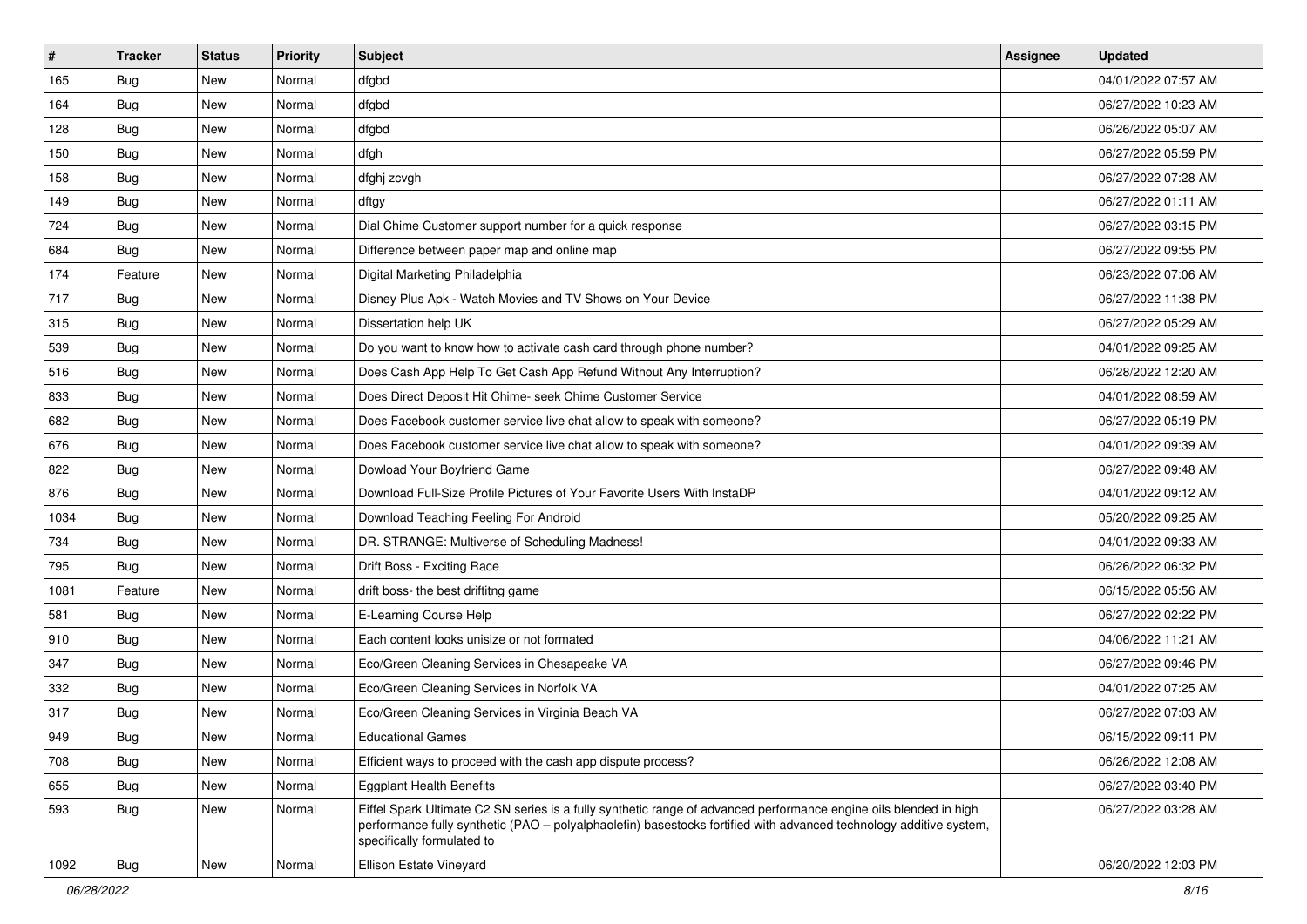| $\vert$ # | <b>Tracker</b> | <b>Status</b> | Priority | <b>Subject</b>                                                                         | <b>Assignee</b> | <b>Updated</b>      |
|-----------|----------------|---------------|----------|----------------------------------------------------------------------------------------|-----------------|---------------------|
| 351       | <b>Bug</b>     | New           | Normal   | Emergency Cleaning Services in Chesapeake VA                                           |                 | 04/01/2022 07:14 AM |
| 350       | Bug            | New           | Normal   | Emergency Cleaning Services in Chesapeake VA                                           |                 | 04/01/2022 07:14 AM |
| 335       | Bug            | New           | Normal   | Emergency Cleaning Services in Norfolk VA                                              |                 | 04/01/2022 07:24 AM |
| 320       | <b>Bug</b>     | New           | Normal   | Emergency Cleaning Services in Virginia Beach VA                                       |                 | 04/01/2022 07:27 AM |
| 1075      | Feature        | New           | Low      | Enjoy Free Services Of Toomics Mod APK For Android                                     |                 | 06/03/2022 10:00 AM |
| 561       | <b>Bug</b>     | New           | Normal   | Enjoy the Full YouTube Premium Experience With YouTube Premium Membership              |                 | 06/27/2022 09:33 PM |
| 1117      | Bug            | New           | Normal   | Equal Words - Word search game for PC and Windows Phone                                |                 | 06/27/2022 02:12 AM |
| 692       | Bug            | New           | Normal   | Esports 888b                                                                           |                 | 06/12/2022 10:04 AM |
| 220       | Feature        | New           | Normal   | essay writing services                                                                 |                 | 06/26/2022 04:55 PM |
| 75        | Bug            | New           | Normal   | exception File "checks/algebraicLoop.ml", line 368, characters 16-22: Assertion failed |                 | 06/27/2022 08:11 PM |
| 877       | Feature        | New           | Normal   | <b>Exness Broker Review</b>                                                            |                 | 04/01/2022 09:12 AM |
| 573       | Bug            | New           | Normal   | Experimente lo mejor en la aplicación Apk de juegos gratis                             |                 | 06/26/2022 02:11 PM |
| 135       | Bug            | New           | Normal   | factspress                                                                             |                 | 04/01/2022 07:52 AM |
| 258       | Bug            | New           | Normal   | Fake Nike Dunk High AMBUSH Deep Royal                                                  |                 | 06/27/2022 08:50 PM |
| 497       | <b>Bug</b>     | New           | Normal   | Fake Nike Dunk Low Off-White Lot 50                                                    |                 | 06/27/2022 06:48 PM |
| 256       | Bug            | New           | Normal   | <b>Fake Travis Scott Shoes</b>                                                         |                 | 04/01/2022 08:12 AM |
| 977       | <b>Bug</b>     | New           | Normal   | Fans of the Old Country will like this book.                                           |                 | 06/26/2022 05:54 AM |
| 272       | Feature        | New           | Normal   | Fashion                                                                                |                 | 06/27/2022 03:53 PM |
| 271       | Feature        | New           | Normal   | Fashion                                                                                |                 | 06/27/2022 02:07 AM |
| 268       | <b>Bug</b>     | New           | Normal   | Fashioni                                                                               |                 | 04/01/2022 08:20 AM |
| 154       | <b>Bug</b>     | New           | Normal   | fdgyyrut gyrtrw                                                                        |                 | 06/27/2022 01:21 AM |
| 915       | <b>Bug</b>     | New           | Normal   | Finance dissertation writing                                                           |                 | 04/07/2022 09:22 AM |
| 1091      | Bug            | New           | Normal   | Find family fun indoors and outdoors in the Jungfrau Region                            |                 | 06/14/2022 09:33 AM |
| 985       | <b>Bug</b>     | New           | Normal   | Find out the vitality of Facebook Phone Number:                                        |                 | 06/27/2022 05:39 AM |
| 316       | Bug            | New           | Normal   | Finden Sie den besten Klingelton für Ihr Telefon                                       |                 | 06/24/2022 10:28 PM |
| 983       | <b>Bug</b>     | New           | Normal   | Finding issue in tekken 3 game?                                                        |                 | 05/28/2022 02:34 PM |
| 214       | Feature        | New           | Normal   | Five Christmas Apps For Apple Users                                                    |                 | 06/27/2022 05:41 PM |
| 982       | Bug            | New           | Normal   | Five sites that let you download free scenarios for your iPhone                        |                 | 05/07/2022 09:34 PM |
| 213       | Bug            | New           | Normal   | fix HP Notebook Missing Operating System Error Message                                 |                 | 04/01/2022 08:53 AM |
| 475       | Bug            | New           | Normal   | Floor Cleaning Arlington MA                                                            |                 | 06/26/2022 07:33 AM |
| 411       | <b>Bug</b>     | New           | Normal   | Floor Cleaning Boston MA                                                               |                 | 04/01/2022 07:47 AM |
| 427       | <b>Bug</b>     | New           | Normal   | Floor Cleaning Brookline MA                                                            |                 | 04/01/2022 07:46 AM |
| 460       | <b>Bug</b>     | New           | Normal   | Floor Cleaning Medford MA                                                              |                 | 06/26/2022 08:00 PM |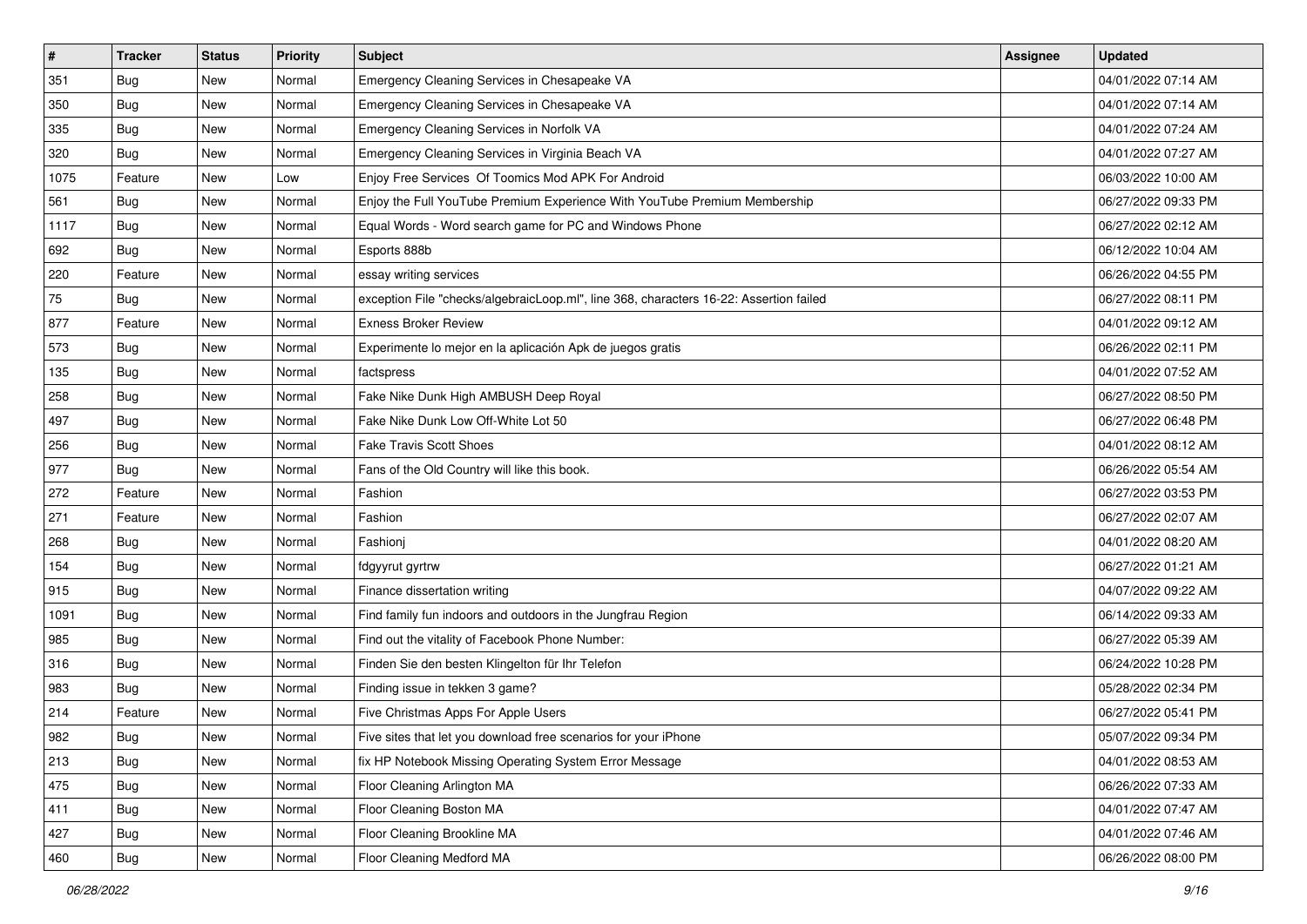| #   | <b>Tracker</b> | <b>Status</b> | <b>Priority</b> | <b>Subject</b>                                               | Assignee | <b>Updated</b>      |
|-----|----------------|---------------|-----------------|--------------------------------------------------------------|----------|---------------------|
| 436 | <b>Bug</b>     | New           | Normal          | Floor Cleaning Newton MA                                     |          | 04/01/2022 07:50 AM |
| 452 | Bug            | New           | Normal          | Floor Cleaning Quincy MA                                     |          | 04/01/2022 07:48 AM |
| 419 | Bug            | New           | Normal          | Floor Cleaning Somerville MA                                 |          | 04/01/2022 07:46 AM |
| 444 | <b>Bug</b>     | New           | Normal          | Floor Cleaning Watertown MA                                  |          | 04/01/2022 07:49 AM |
| 468 | <b>Bug</b>     | New           | Normal          | Floor Cleaning Westchester MA                                |          | 06/27/2022 02:41 AM |
| 473 | <b>Bug</b>     | New           | Normal          | Floor Stripping Arlington MA                                 |          | 06/26/2022 11:10 AM |
| 409 | <b>Bug</b>     | New           | Normal          | Floor Stripping Boston MA                                    |          | 04/01/2022 07:47 AM |
| 425 | <b>Bug</b>     | New           | Normal          | Floor Stripping Brookline MA                                 |          | 04/01/2022 07:45 AM |
| 458 | <b>Bug</b>     | New           | Normal          | Floor Stripping Medford MA                                   |          | 04/01/2022 07:32 AM |
| 434 | Bug            | New           | Normal          | Floor Stripping Newton MA                                    |          | 04/01/2022 07:50 AM |
| 450 | <b>Bug</b>     | New           | Normal          | Floor Stripping Quincy MA                                    |          | 06/27/2022 01:48 PM |
| 417 | <b>Bug</b>     | New           | Normal          | Floor Stripping Somerville MA                                |          | 04/01/2022 07:46 AM |
| 442 | Bug            | New           | Normal          | Floor Stripping Watertown MA                                 |          | 04/01/2022 07:49 AM |
| 466 | <b>Bug</b>     | New           | Normal          | Floor Stripping Westchester MA                               |          | 06/26/2022 11:57 AM |
| 474 | <b>Bug</b>     | New           | Normal          | Floor Waxing Arlington MA                                    |          | 06/27/2022 03:03 AM |
| 410 | <b>Bug</b>     | New           | Normal          | Floor Waxing Boston MA                                       |          | 04/01/2022 07:47 AM |
| 426 | <b>Bug</b>     | New           | Normal          | Floor Waxing Brookline MA                                    |          | 04/01/2022 07:49 AM |
| 459 | <b>Bug</b>     | New           | Normal          | Floor Waxing Medford MA                                      |          | 04/01/2022 07:32 AM |
| 435 | <b>Bug</b>     | New           | Normal          | Floor Waxing Newton MA                                       |          | 04/01/2022 07:50 AM |
| 451 | <b>Bug</b>     | New           | Normal          | Floor Waxing Quincy MA                                       |          | 04/01/2022 07:48 AM |
| 418 | Bug            | New           | Normal          | Floor Waxing Somerville MA                                   |          | 04/01/2022 07:46 AM |
| 443 | <b>Bug</b>     | New           | Normal          | Floor Waxing Watertown MA                                    |          | 04/01/2022 07:51 AM |
| 467 | Bug            | New           | Normal          | Floor Waxing Westchester MA                                  |          | 04/01/2022 07:31 AM |
| 253 | <b>Bug</b>     | New           | Normal          | Florence Lawrence                                            |          | 06/27/2022 12:18 PM |
| 232 | <b>Bug</b>     | New           | Normal          | FM whatsapp messaging app.                                   |          | 06/27/2022 10:04 AM |
| 956 | Bug            | New           | Normal          | FNF Free Mods Online                                         |          | 06/25/2022 09:59 PM |
| 774 | <b>Bug</b>     | New           | Normal          | Follow proper initiatives                                    |          | 06/27/2022 07:54 PM |
| 765 | Bug            | New           | Normal          | Follow proper initiatives to check my cash app               |          | 06/25/2022 10:08 AM |
| 590 | Bug            | New           | Normal          | Follow proper initiatives to check my cash app card balance: |          | 06/27/2022 09:57 AM |
| 577 | Bug            | New           | Normal          | Follow these easy steps to make Admiral Casino Login         |          | 06/27/2022 06:34 AM |
| 703 | <b>Bug</b>     | New           | Normal          | For real-time help, dial Facebook customer service number    |          | 06/27/2022 12:08 PM |
| 157 | <b>Bug</b>     | New           | Normal          | Forget cash app pin                                          |          | 06/27/2022 11:41 PM |
| 515 | Bug            | New           | Normal          | Fragment Nike Dunk High Tokyo Fake                           |          | 06/27/2022 06:40 PM |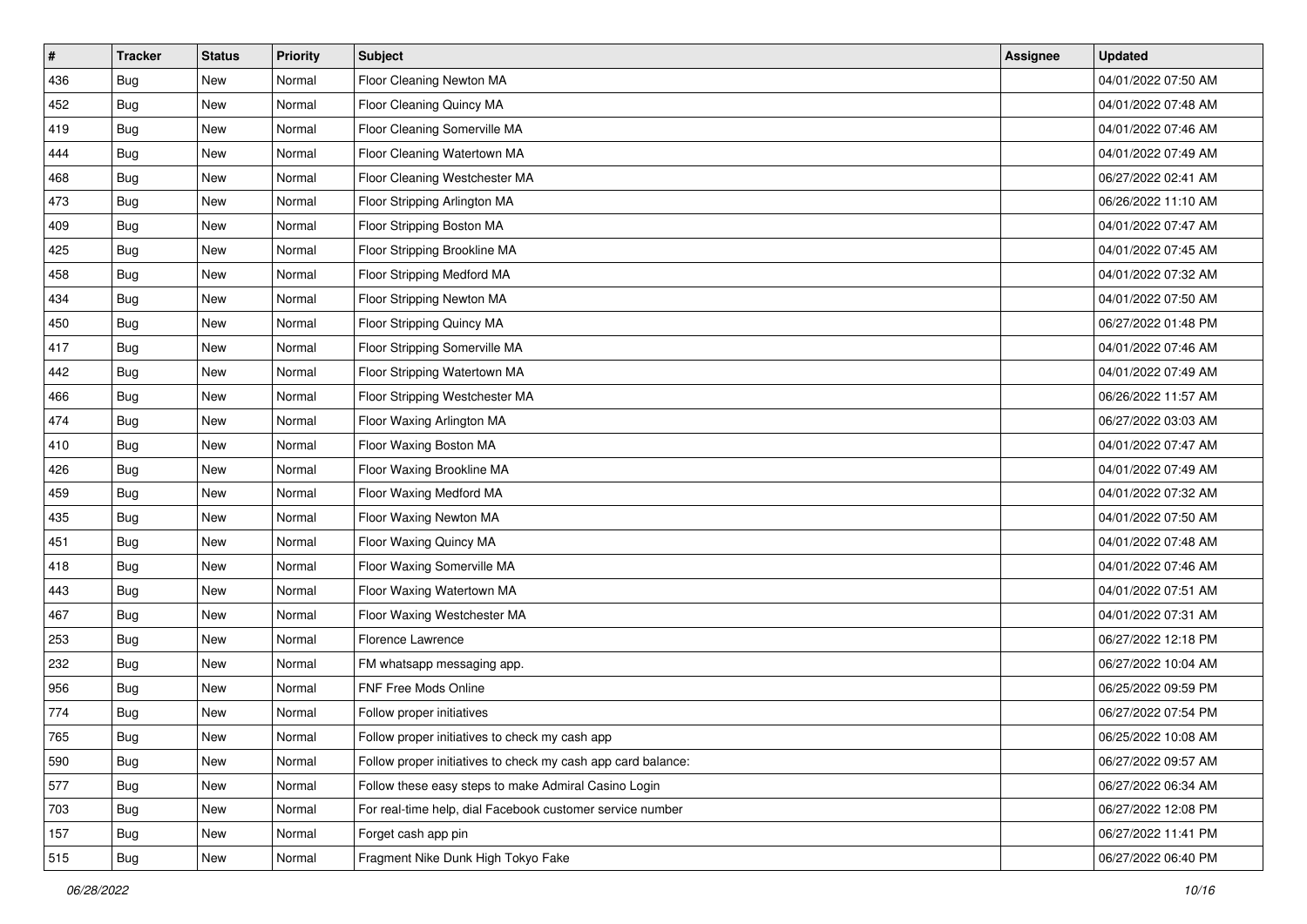| $\vert$ # | <b>Tracker</b> | <b>Status</b> | <b>Priority</b> | Subject                                                                                | Assignee | <b>Updated</b>      |
|-----------|----------------|---------------|-----------------|----------------------------------------------------------------------------------------|----------|---------------------|
| 979       | <b>Bug</b>     | New           | Normal          | Free Gas Cards for the Unemployed                                                      |          | 06/25/2022 09:02 PM |
| 980       | <b>Bug</b>     | New           | Normal          | Free Gas Cards for the Unemployed                                                      |          | 04/28/2022 06:25 AM |
| 973       | Feature        | New           | Normal          | Free NFL Streaming Sites                                                               |          | 05/10/2022 10:56 AM |
| 219       | Bug            | New           | Normal          | Free Ringtones for Cell Phones.                                                        |          | 06/27/2022 11:03 PM |
| 781       | Bug            | New           | Normal          | Free Whatsapp Group to Join                                                            |          | 06/25/2022 01:25 AM |
| 923       | <b>Bug</b>     | New           | Normal          | frenchies for sale                                                                     |          | 04/11/2022 02:35 PM |
| 957       | Bug            | New           | Normal          | From Where I Can Get Cheap Writing Services?                                           |          | 04/20/2022 05:06 AM |
| 789       | Bug            | New           | Normal          | Full version                                                                           |          | 06/27/2022 01:00 PM |
| 393       | <b>Bug</b>     | New           | Normal          | Furniture Assembly Services in Annapolis MD                                            |          | 04/01/2022 07:16 AM |
| 369       | Bug            | New           | Normal          | Furniture Assembly Services in Arlington County VA                                     |          | 04/01/2022 07:12 AM |
| 357       | <b>Bug</b>     | New           | Normal          | Furniture Assembly Services in Baltimore MD                                            |          | 04/01/2022 07:12 AM |
| 375       | Bug            | New           | Normal          | Furniture Assembly Services in Fairfax VA                                              |          | 04/01/2022 07:18 AM |
| 405       | Bug            | New           | Normal          | Furniture Assembly Services in Gaithersburg MD                                         |          | 04/01/2022 07:47 AM |
| 381       | <b>Bug</b>     | New           | Normal          | Furniture Assembly Services in McLean VA                                               |          | 04/01/2022 07:17 AM |
| 399       | <b>Bug</b>     | New           | Normal          | Furniture Assembly Services in Potomac MD                                              |          | 04/01/2022 07:15 AM |
| 387       | Bug            | New           | Normal          | Furniture Assembly Services in Sterling VA                                             |          | 04/01/2022 07:18 AM |
| 363       | <b>Bug</b>     | New           | Normal          | Furniture Assembly Services in Washington DC                                           |          | 04/01/2022 07:13 AM |
| 849       | Bug            | New           | Normal          | FutEmax App Apk - Watch Soccer, Fantasy Football, And More On Your Mobile Device       |          | 04/01/2022 09:04 AM |
| 683       | Feature        | New           | Normal          | Game creation                                                                          |          | 06/27/2022 08:39 AM |
| 1053      | <b>Bug</b>     | New           | Normal          | Game Geometry Dash                                                                     |          | 05/26/2022 11:30 AM |
| 1118      | Bug            | New           | Normal          | <b>Gameplay Minecraft</b>                                                              |          | 06/27/2022 10:33 AM |
| 412       | <b>Bug</b>     | New           | Normal          | Germs Removal Boston MA                                                                |          | 04/01/2022 07:47 AM |
| 429       | Bug            | New           | Normal          | Germs Removal Brookline MA                                                             |          | 04/01/2022 07:51 AM |
| 428       | <b>Bug</b>     | New           | Normal          | Germs Removal Brookline MA                                                             |          | 04/01/2022 07:47 AM |
| 461       | Bug            | New           | Normal          | Germs Removal Medford MA                                                               |          | 06/27/2022 12:21 PM |
| 437       | Bug            | New           | Normal          | Germs Removal Newton MA                                                                |          | 04/01/2022 07:50 AM |
| 453       | <b>Bug</b>     | New           | Normal          | Germs Removal Quincy MA                                                                |          | 04/01/2022 07:48 AM |
| 420       | I Bug          | New           | Normal          | Germs Removal Somerville MA                                                            |          | 04/01/2022 07:46 AM |
| 445       | <b>Bug</b>     | New           | Normal          | Germs Removal Watertown MA                                                             |          | 04/01/2022 07:49 AM |
| 469       | Bug            | New           | Normal          | Germs Removal Westchester MA                                                           |          | 06/26/2022 05:31 PM |
| 641       | Bug            | New           | Normal          | Get Best Economics Dissertation Writing Service                                        |          | 06/25/2022 10:04 AM |
| 489       | <b>Bug</b>     | New           | Normal          | Get cash app refund instantly if sent to the wrong person                              |          | 06/27/2022 06:48 PM |
| 959       | <b>Bug</b>     | New           | Normal          | Get connected with cash app team-How to get money off cash app at walmart without card |          | 06/27/2022 08:52 AM |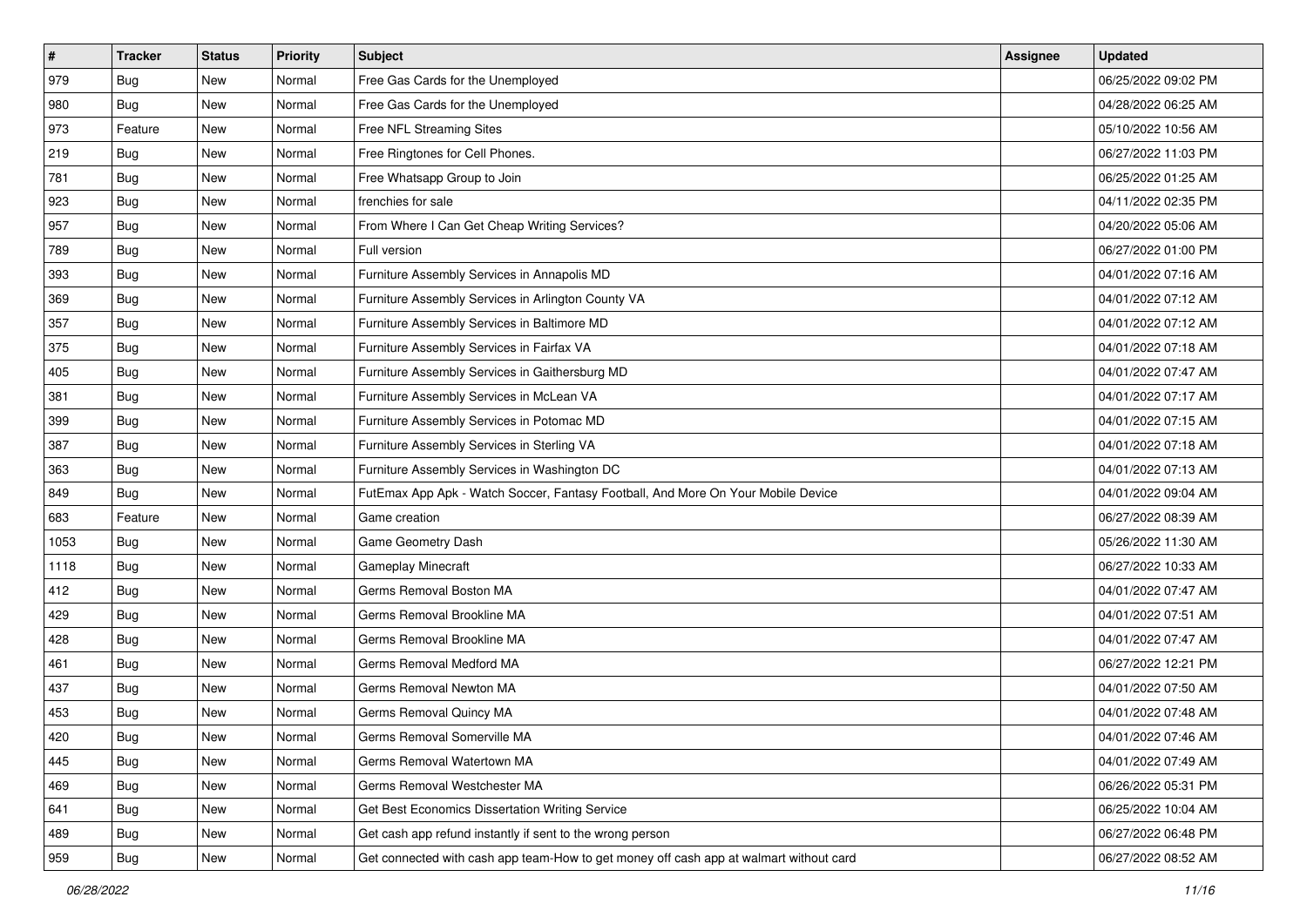| $\pmb{\#}$ | <b>Tracker</b> | <b>Status</b> | <b>Priority</b> | Subject                                                                                                                                                                                                                                        | Assignee | <b>Updated</b>      |
|------------|----------------|---------------|-----------------|------------------------------------------------------------------------------------------------------------------------------------------------------------------------------------------------------------------------------------------------|----------|---------------------|
| 732        | <b>Bug</b>     | New           | Normal          | Get rectifications steps about why cash app transfer failed                                                                                                                                                                                    |          | 06/26/2022 03:28 PM |
| 547        | <b>Bug</b>     | <b>New</b>    | Normal          | Get rid of the issue of cash app down by calling experts.                                                                                                                                                                                      |          | 06/26/2022 10:38 AM |
| 543        | Feature        | New           | Normal          | Get tech assistance with customer support on ATT Yahoo email login issue.                                                                                                                                                                      |          | 06/24/2022 05:08 PM |
| 668        | <b>Bug</b>     | New           | Normal          | Get to know Cash App Refund Process here                                                                                                                                                                                                       |          | 06/27/2022 02:38 PM |
| 806        | Feature        | New           | Normal          | Go everywhere thanks to mapquest driving directions                                                                                                                                                                                            |          | 06/27/2022 02:39 AM |
| 965        | <b>Bug</b>     | New           | Normal          | Go with cash app customer service to know where I can load my cash app card                                                                                                                                                                    |          | 04/22/2022 01:07 PM |
| 903        | Feature        | <b>New</b>    | Normal          | Good game                                                                                                                                                                                                                                      |          | 04/11/2022 08:39 AM |
| 892        | <b>Bug</b>     | New           | Normal          | Good game                                                                                                                                                                                                                                      |          | 04/01/2022 09:15 AM |
| 901        | Feature        | <b>New</b>    | Normal          | good game ever                                                                                                                                                                                                                                 |          | 06/26/2022 06:25 PM |
| 900        | Feature        | New           | Normal          | good game ever                                                                                                                                                                                                                                 |          | 04/02/2022 11:59 AM |
| 834        | <b>Bug</b>     | New           | Normal          | Grasp the secret to relieve stress and fatigue                                                                                                                                                                                                 |          | 04/01/2022 08:57 AM |
| 285        | <b>Bug</b>     | New           | Normal          | Have you ever written an essay?                                                                                                                                                                                                                |          | 06/27/2022 08:05 PM |
| 137        | Bug            | New           | Normal          | hcbets                                                                                                                                                                                                                                         |          | 04/01/2022 07:52 AM |
| 177        | Feature        | New           | Normal          | HD lace silky straight human hair wig                                                                                                                                                                                                          |          | 04/01/2022 08:41 AM |
| 492        | Bug            | New           | Normal          | HD Streamz MOD APK v3.5.5 (Keine Werbung)                                                                                                                                                                                                      |          | 06/28/2022 12:45 AM |
| 295        | <b>Bug</b>     | New           | Normal          | Headliner Repair Services in Jonesboro GA                                                                                                                                                                                                      |          | 04/01/2022 07:21 AM |
| 305        | <b>Bug</b>     | New           | Normal          | Headliner Repair Services in Norcross GA                                                                                                                                                                                                       |          | 04/01/2022 07:19 AM |
| 182        | Bug            | New           | Normal          | <b>Healthcare Custom Writing Services</b>                                                                                                                                                                                                      |          | 06/27/2022 11:00 PM |
| 181        | Bug            | New           | Normal          | <b>Healthcare Custom Writing Services</b>                                                                                                                                                                                                      |          | 06/27/2022 11:52 PM |
| 627        | Bug            | <b>New</b>    | Normal          | <b>HELO</b>                                                                                                                                                                                                                                    |          | 06/26/2022 06:42 AM |
| 544        | <b>Bug</b>     | New           | Normal          | Hey! I had a very cool idea to order our general picture on canvas for my family as a gift. But couldn't find a good<br>one. Once my friend advised me this article in which I found what I was looking for and gave a cool gift to my family. |          | 06/27/2022 04:10 AM |
| 187        | Bug            | New           | Normal          | High Quality Replic 350 V2 Carbon                                                                                                                                                                                                              |          | 04/01/2022 08:40 AM |
| 508        | <b>Bug</b>     | New           | Normal          | hire a professional dissertation help                                                                                                                                                                                                          |          | 06/28/2022 12:34 AM |
| 195        | <b>Bug</b>     | New           | Normal          | homoeobazaar                                                                                                                                                                                                                                   |          | 04/01/2022 08:23 AM |
| 186        | Feature        | New           | Normal          | homoeobazaar                                                                                                                                                                                                                                   |          | 04/01/2022 08:40 AM |
| 180        | Feature        | New           | Normal          | homoeobazaar                                                                                                                                                                                                                                   |          | 06/27/2022 07:51 PM |
| 196        | <b>Bug</b>     | New           | Normal          | Homoeobazaar For Homeopathy Medicines                                                                                                                                                                                                          |          | 06/27/2022 02:18 PM |
| 919        | Feature        | New           | Normal          | How can I check my Cash App card balance by dialing a number?                                                                                                                                                                                  |          | 04/10/2022 09:07 AM |
| 589        | <b>Bug</b>     | New           | Normal          | How can I get the cash app phone number of customer support?                                                                                                                                                                                   |          | 06/26/2022 01:59 PM |
| 631        | <b>Bug</b>     | New           | Normal          | How Can I Load Cash App Card at Walmart straight away?                                                                                                                                                                                         |          | 06/26/2022 04:07 PM |
| 630        | <b>Bug</b>     | New           | Normal          | How Can I Load Cash App Card at Walmart straight away?                                                                                                                                                                                         |          | 06/26/2022 12:04 AM |
| 629        | <b>Bug</b>     | New           | Normal          | How Can I Load Cash App Card at Walmart straight away?                                                                                                                                                                                         |          | 06/24/2022 07:55 PM |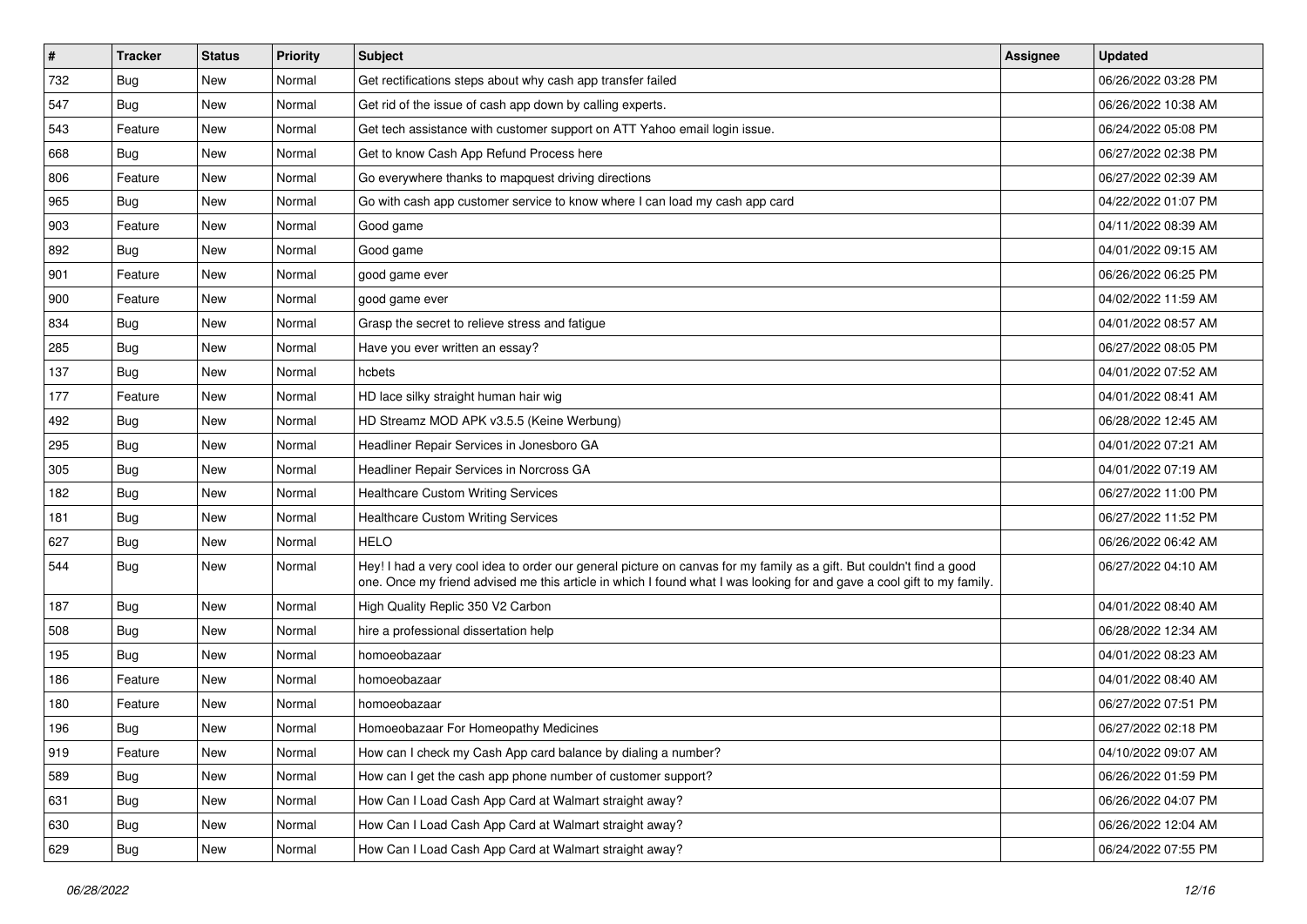| $\vert$ # | <b>Tracker</b> | <b>Status</b> | <b>Priority</b> | Subject                                                                          | Assignee | <b>Updated</b>      |
|-----------|----------------|---------------|-----------------|----------------------------------------------------------------------------------|----------|---------------------|
| 933       | <b>Bug</b>     | New           | Normal          | How Can I Watch Movies on My Mobile Phone                                        |          | 06/24/2022 12:55 AM |
| 706       | Bug            | New           | Normal          | How Can You Cancel A Cash App Payment Without Any Prior Information?             |          | 06/26/2022 09:13 AM |
| 971       | Bug            | New           | Normal          | How Do I Check Balance On Cash App Card With Optimum Ease?                       |          | 06/27/2022 08:16 PM |
| 783       | Bug            | New           | Normal          | How Do I Determine The Reasons And Solutions To Fix Cash App Transfer Failed?    |          | 06/27/2022 08:58 PM |
| 1106      | <b>Bug</b>     | New           | Normal          | How Do I Get Cash App ++ Without Confronting Any Technical Glitches?             |          | 06/25/2022 09:53 PM |
| 719       | <b>Bug</b>     | New           | Normal          | How Do I Send \$5000 Through Cash App Account With Ease?                         |          | 06/26/2022 10:14 PM |
| 758       | Bug            | New           | Normal          | How Do I Study Consistently For Hours?                                           |          | 06/27/2022 12:49 AM |
| 737       | <b>Bug</b>     | New           | Normal          | How Do I Talk To A Live Person At Facebook If Anything Is Doubtful?              |          | 06/27/2022 09:59 PM |
| 1087      | Bug            | New           | Normal          | How do new writers start out?                                                    |          | 06/10/2022 03:25 PM |
| 796       | Bug            | New           | Normal          | How Does Cash App ++ actually work and What is the process of it                 |          | 06/22/2022 07:03 AM |
| 720       | <b>Bug</b>     | New           | Normal          | How does Cash App Phone Number provide a quick treatment?                        |          | 06/27/2022 08:02 AM |
| 524       | Bug            | New           | Normal          | How Does Google Account Recovery Work If Your Account Is Hacked?                 |          | 06/27/2022 12:46 PM |
| 733       | Bug            | New           | Normal          | How does one go about getting a book deal?                                       |          | 04/01/2022 09:33 AM |
| 594       | Feature        | New           | Normal          | How does research proposal help online make it easy for me?                      |          | 06/27/2022 03:34 PM |
| 928       | Bug            | New           | Normal          | How Does Sutton Bank Cash App Customer Service Help In Answering Your Questions? |          | 04/12/2022 11:36 AM |
| 215       | Bug            | New           | Normal          | How For Top Level Cell Phone For You                                             |          | 06/27/2022 09:19 PM |
| 212       | Feature        | New           | Normal          | How good is the market for gaming mobile apps at the moment?                     |          | 05/17/2022 11:09 AM |
| 633       | Bug            | New           | Normal          | How i can i solve my issue                                                       |          | 04/01/2022 09:38 AM |
| 742       | Bug            | New           | Normal          | How Long Does Cash App Support Take To Respond For A Better Support?             |          | 06/25/2022 11:00 PM |
| 916       | Bug            | New           | Normal          | How long does it take to write a book?                                           |          | 04/07/2022 12:15 PM |
| 738       | <b>Bug</b>     | New           | Normal          | How Much Amount Do I Get Using The Referral Code For Cash App?                   |          | 06/27/2022 03:58 PM |
| 217       | Bug            | New           | Normal          | How this service matter most?                                                    |          | 06/27/2022 06:48 PM |
| 1115      | Bug            | New           | Normal          | How to access your saved favorite Tiktok                                         |          | 06/26/2022 12:01 PM |
| 784       | <b>Bug</b>     | New           | Normal          | How To Add Money On Cash App Card And Check The Funds?                           |          | 06/26/2022 01:43 PM |
| 762       | Bug            | New           | Normal          | How To Add Money To A Cash App Card If Struggling With Low Amount?               |          | 06/27/2022 09:58 PM |
| 678       | Bug            | New           | Normal          | How to be a winner in buidnow gg                                                 |          | 06/27/2022 04:47 PM |
| 972       | Bug            | New           | Normal          | How To Borrow Money From The Cash App? Get To Know About The Same                |          | 04/25/2022 07:30 AM |
| 852       | <b>Bug</b>     | New           | Normal          | How to cancel your French Bee flight within 24 hours?                            |          | 04/01/2022 09:13 AM |
| 882       | Bug            | New           | Normal          | How to change bank account on cash app?                                          |          | 04/01/2022 09:16 AM |
| 906       | <b>Bug</b>     | New           | Normal          | How To Change Cash App From Business To Personal Account For Any Reasons?        |          | 04/04/2022 09:57 AM |
| 1009      | Bug            | New           | Normal          | How to change routing number on Cash App?                                        |          | 05/11/2022 07:13 AM |
| 1025      | <b>Bug</b>     | New           | Normal          | how to change the logo in wordpress                                              |          | 06/25/2022 06:20 PM |
| 518       | <b>Bug</b>     | New           | Normal          | How To Check The Balance Of Cash App Account By Taking Cash App Support?         |          | 06/27/2022 03:46 AM |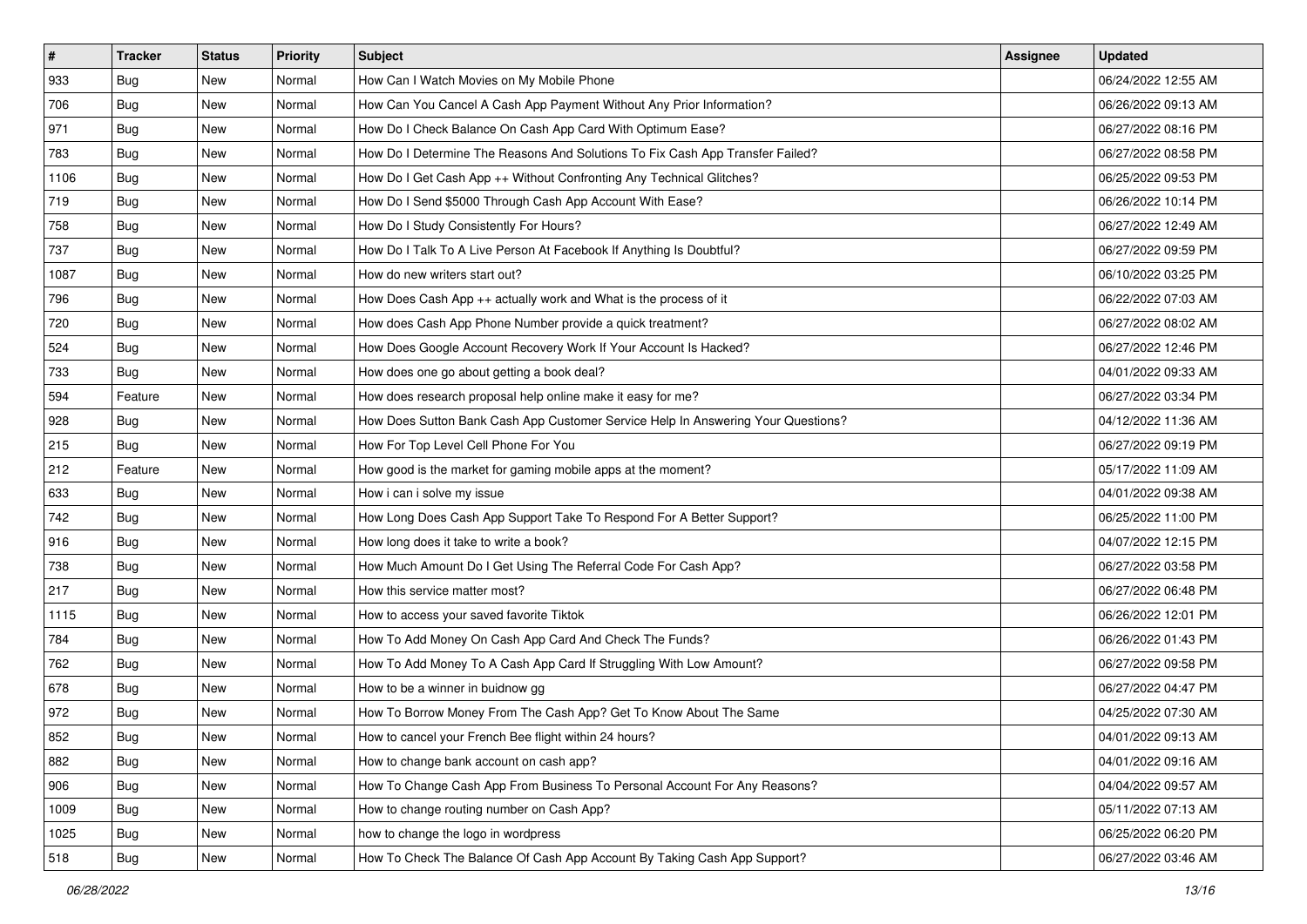| $\vert$ # | <b>Tracker</b> | <b>Status</b> | Priority | Subject                                                                    | Assignee | <b>Updated</b>      |
|-----------|----------------|---------------|----------|----------------------------------------------------------------------------|----------|---------------------|
| 1024      | <b>Bug</b>     | New           | Normal   | How to choose the right broker                                             |          | 06/25/2022 06:23 PM |
| 533       | <b>Bug</b>     | New           | Normal   | How to complete the homework assignments in economics in the easiest way?  |          | 06/26/2022 10:12 PM |
| 229       | Feature        | New           | Normal   | How To Delete Cash App Account? - Check Out the Steps In Detail            |          | 05/01/2022 09:06 PM |
| 1101      | <b>Bug</b>     | New           | Normal   | How to Delete Cash App History at once?                                    |          | 06/27/2022 01:33 PM |
| 697       | Bug            | New           | Normal   | How to Descargar Pura TV For Android                                       |          | 06/27/2022 03:57 PM |
| 984       | Bug            | New           | Normal   | How to disable, permanently delete Twitter account on phone, PC            |          | 06/26/2022 08:28 AM |
| 608       | Feature        | New           | Normal   | How To Do Hotmail Password Reset Without Phone Number?                     |          | 04/01/2022 09:22 AM |
| 826       | <b>Bug</b>     | New           | Normal   | How to Dowload MXL TV Premium                                              |          | 05/26/2022 03:34 PM |
| 966       | <b>Bug</b>     | New           | Normal   | How to Download the Filmes                                                 |          | 06/27/2022 03:25 AM |
| 591       | Bug            | New           | Normal   | How To Find Facebook Modifications For Your Spotify Premium Apk?           |          | 06/27/2022 08:41 AM |
| 541       | <b>Bug</b>     | New           | Normal   | How to fix the cash app payment failed errors?                             |          | 06/27/2022 03:22 PM |
| 574       | Bug            | New           | Normal   | How to fix the Epson printer offline issue due to a wired connection?      |          | 06/26/2022 11:19 AM |
| 241       | Feature        | New           | Normal   | How to get a complete solution of Big Ideas Math Answers?                  |          | 04/01/2022 08:15 AM |
| 1069      | <b>Bug</b>     | New           | Normal   | how to get cash app support phone number 24*7 available                    |          | 06/21/2022 08:36 PM |
| 1079      | Bug            | New           | Normal   | How to get cheap psychology assignment?                                    |          | 06/15/2022 06:00 AM |
| 1014      | Bug            | New           | Normal   | how to get chime routing and account number ? chime routing number florida |          | 05/11/2022 12:42 PM |
| 785       | <b>Bug</b>     | New           | Normal   | How To Get Money Off Cash App Without Card Or With A Card?                 |          | 06/27/2022 08:28 AM |
| 693       | Feature        | New           | Normal   | How To Get My Money Back From The Cash App To Your Wallet?                 |          | 06/27/2022 01:31 AM |
| 1039      | <b>Bug</b>     | New           | Normal   | How to Get Tickmill Bonuses for Free                                       |          | 05/26/2022 05:43 PM |
| 565       | Bug            | New           | Normal   | How To Install RepelisPlus On Your Android Phone?                          |          | 06/27/2022 06:54 AM |
| 564       | <b>Bug</b>     | New           | Normal   | How To Install RepelisPlus On Your Android Phone?                          |          | 06/27/2022 12:23 PM |
| 885       | <b>Bug</b>     | New           | Normal   | How to Install the Tele Latino App For Android                             |          | 03/28/2022 04:10 AM |
| 696       | Bug            | New           | Normal   | How to Install the TuMangaOnline App                                       |          | 06/27/2022 02:49 AM |
| 747       | <b>Bug</b>     | New           | Normal   | How to Install Tyflex Plus on Your Android Device                          |          | 06/26/2022 08:16 AM |
| 709       | Bug            | New           | Normal   | How To Load Cash App Card At Walmart Without Having To Face Any Hassle?    |          | 06/27/2022 10:30 AM |
| 763       | Bug            | New           | High     | How to Make a Ringtone on Your iPhone                                      |          | 06/27/2022 04:16 PM |
| 1032      | <b>Bug</b>     | New           | Normal   | How To Play The Wordle Game                                                |          | 05/17/2022 10:37 AM |
| 810       | Feature        | New           | Normal   | how to remove viruses from a phone                                         |          | 06/26/2022 06:05 PM |
| 854       | Bug            | New           | Normal   | How To Resolve Password Problems Through Facebook Customer Service?        |          | 04/09/2022 06:11 PM |
| 1042      | Bug            | New           | Normal   | How to set up direct deposit on cash app?                                  |          | 05/25/2022 01:17 PM |
| 267       | <b>Bug</b>     | New           | Normal   | How To Use Internet Radio Services To Listen To Your Favorite Songs        |          | 06/27/2022 09:03 PM |
| 1080      | <b>Bug</b>     | New           | Normal   | How to use Math Wallet   Nexo wallet   CoinTiger Exchange                  |          | 06/15/2022 11:56 AM |
| 1060      | <b>Bug</b>     | New           | Normal   | How to Use Panda Helper to Speed Up Your iOS                               |          | 05/28/2022 09:12 AM |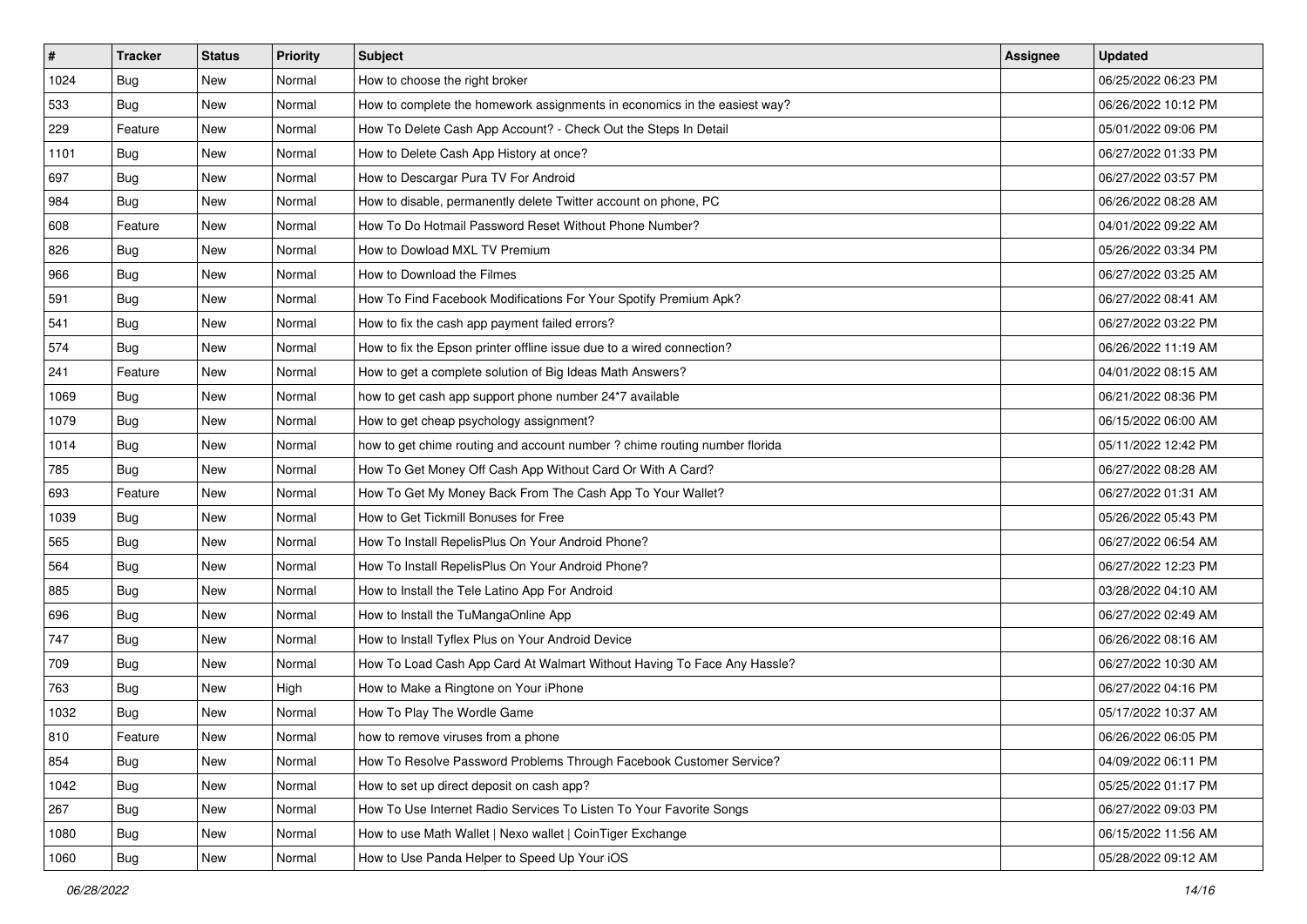| $\vert$ # | <b>Tracker</b> | <b>Status</b> | Priority | Subject                                                                                      | Assignee | <b>Updated</b>      |
|-----------|----------------|---------------|----------|----------------------------------------------------------------------------------------------|----------|---------------------|
| 689       | <b>Bug</b>     | New           | Normal   | How to use twitch.tv/activate?                                                               |          | 06/27/2022 05:44 AM |
| 688       | Bug            | New           | Normal   | How to use twitch.tv/activate?                                                               |          | 06/24/2022 04:16 AM |
| 687       | Bug            | New           | Normal   | How to use twitch.tv/activate?                                                               |          | 06/27/2022 03:15 PM |
| 117       | Bug            | New           | Normal   | How to Watch Cowboys vs Cardinals Game Live Stream FREE TV                                   |          | 04/01/2022 08:08 AM |
| 238       | Bug            | New           | Low      | HP Printer Assistant Software   Download & Install HP Assistant                              |          | 04/01/2022 08:16 AM |
| 237       | Feature        | New           | Normal   | HP Printer Assistant Software   Download & Install HP Assistant                              |          | 06/28/2022 12:27 AM |
| 236       | Bug            | New           | Normal   | HP Printer Assistant Software   Download & Install HP Assistant                              |          | 04/01/2022 08:16 AM |
| 235       | Bug            | New           | Low      | HP Printer Assistant Software   Download & Install HP Assistant                              |          | 06/27/2022 10:48 AM |
| 124       | Bug            | New           | Normal   | https://www.bigmarker.com/ustvpass/LIVE-Atlanta-Falcons-vs-Carolina-Panthers-NFL-Week-8-Game |          | 04/01/2022 07:55 AM |
| 123       | Bug            | New           | Normal   | https://www.reddit.com/r/NRLgrandfinal2020/                                                  |          | 06/26/2022 05:36 PM |
| 711       | <b>Bug</b>     | New           | Normal   | Human Fall Flat Apk Download                                                                 |          | 06/25/2022 09:44 AM |
| 736       | Bug            | New           | Normal   | I Want to Edit in My Website (transfer-factor.net) Unfortunately, Unable to Edit It          |          | 06/24/2022 07:32 AM |
| 1031      | Bug            | New           | Normal   | <b>IAFT Traders Union</b>                                                                    |          | 05/16/2022 03:14 PM |
| 1030      | Bug            | New           | Normal   | <b>IAFT Traders Union</b>                                                                    |          | 05/16/2022 03:13 PM |
| 1104      | Bug            | New           | Normal   | Idle game fix bug                                                                            |          | 06/26/2022 06:52 PM |
| 1103      | Bug            | New           | Normal   | Idle game fix bug                                                                            |          | 06/25/2022 09:08 PM |
| 604       | <b>Bug</b>     | New           | Normal   | Idle Game Online                                                                             |          | 06/28/2022 12:15 AM |
| 525       | Bug            | New           | Normal   | If you don't have a QR code: How to activate cash app card in app                            |          | 06/27/2022 08:47 PM |
| 1072      | Bug            | New           | Normal   | ij.start canon                                                                               |          | 06/21/2022 06:56 PM |
| 1013      | Bug            | New           | Normal   | ij.start canon                                                                               |          | 05/11/2022 11:31 AM |
| 950       | Bug            | New           | Normal   | ij.start canon                                                                               |          | 06/26/2022 04:35 AM |
| 943       | <b>Bug</b>     | New           | Normal   | ij.start canon                                                                               |          | 04/13/2022 08:52 AM |
| 846       | Feature        | New           | Normal   | ij.start canon                                                                               |          | 04/01/2022 08:58 AM |
| 748       | <b>Bug</b>     | New           | Normal   | Il y a quelques façons d'obtenir des sonneries gratuites pour votre iPhone                   |          | 06/26/2022 11:24 PM |
| 568       | Bug            | New           | Normal   | Instale a versão mais recente do YouTube Premium                                             |          | 06/27/2022 08:56 PM |
| 176       | Bug            | New           | Normal   | instant loan without documents                                                               |          | 06/18/2022 01:43 PM |
| 225       | <b>Bug</b>     | New           | Normal   | instant personal loan                                                                        |          | 06/27/2022 02:20 PM |
| 788       | I Bug          | New           | Normal   | Intro Maker Mod APK                                                                          |          | 06/26/2022 11:01 AM |
| 993       | Bug            | New           | Normal   | IO Games Free Online                                                                         |          | 06/26/2022 09:41 AM |
| 1116      | <b>Bug</b>     | New           | Normal   | ipTV smarts pro                                                                              |          | 06/26/2022 05:34 PM |
| 998       | <b>Bug</b>     | New           | Normal   | Is It Hard to Solve Wordle An                                                                |          | 06/27/2022 12:24 AM |
| 1015      | Bug            | New           | Normal   | Is it possible to send books for free?                                                       |          | 05/11/2022 04:05 PM |
| 478       | Feature        | New           | Normal   | Is it safe to install third-party WhatsApp GB?                                               |          | 06/27/2022 10:37 PM |